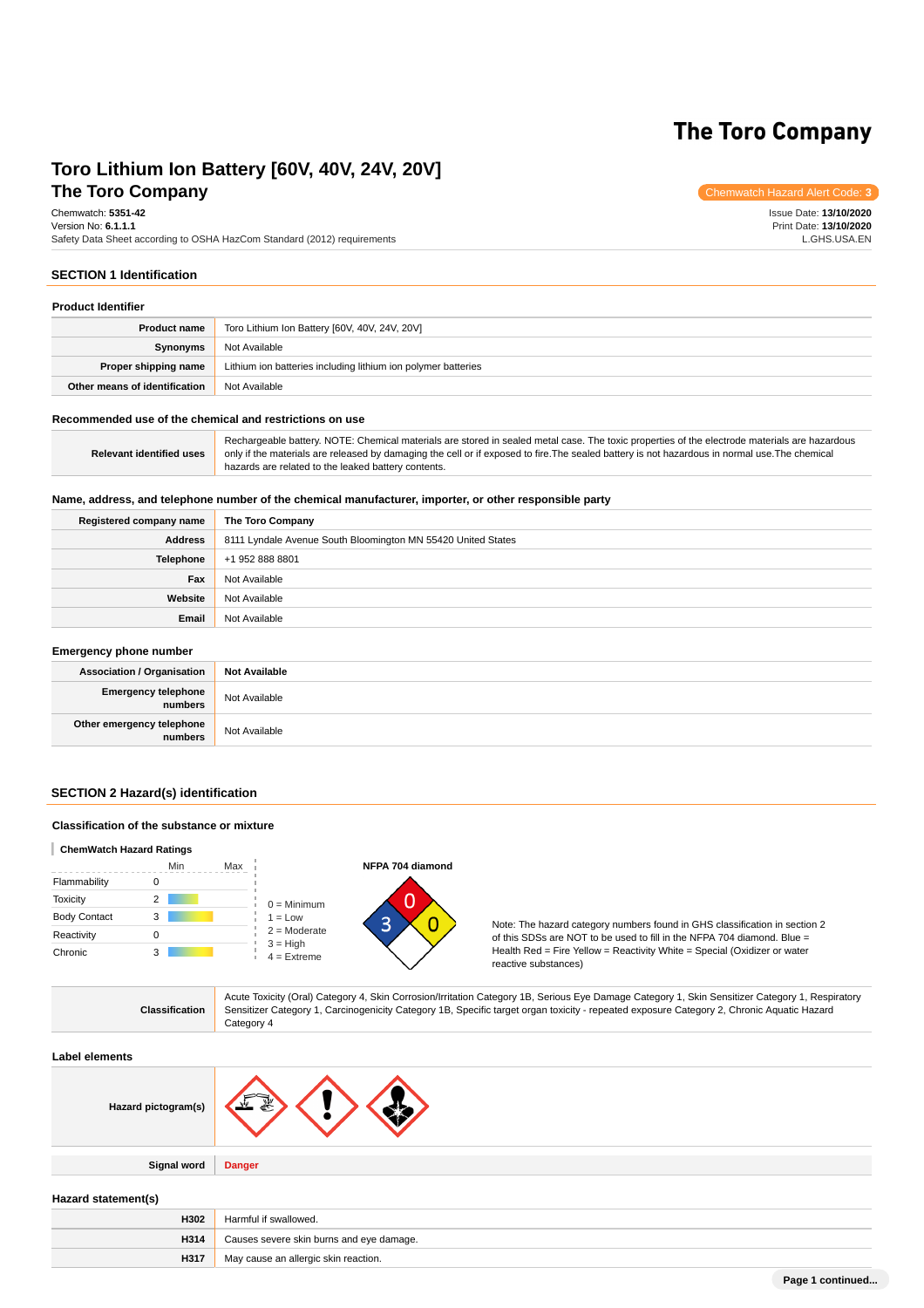| H334 | May cause allergy or asthma symptoms or breathing difficulties if inhaled. |
|------|----------------------------------------------------------------------------|
| H350 | May cause cancer.                                                          |
| H373 | May cause damage to organs through prolonged or repeated exposure.         |
| H413 | May cause long lasting harmful effects to aquatic life.                    |

# **Hazard(s) not otherwise classified**

#### **Precautionary statement(s) Prevention**

| P <sub>201</sub> | Obtain special instructions before use.                                    |
|------------------|----------------------------------------------------------------------------|
| P260             | Do not breathe dust/fume.                                                  |
| P280             | Wear protective gloves/protective clothing/eye protection/face protection. |
| P281             | Use personal protective equipment as required.                             |
| P285             | In case of inadequate ventilation wear respiratory protection.             |
| P270             | Do not eat, drink or smoke when using this product.                        |
| P273             | Avoid release to the environment.                                          |
| P272             | Contaminated work clothing should not be allowed out of the workplace.     |

### **Precautionary statement(s) Response**

| P301+P330+P331 | IF SWALLOWED: Rinse mouth. Do NOT induce vomiting.                                                                               |
|----------------|----------------------------------------------------------------------------------------------------------------------------------|
| P303+P361+P353 | IF ON SKIN (or hair): Remove/Take off immediately all contaminated clothing. Rinse skin with water/shower.                       |
| P304+P340      | IF INHALED: Remove victim to fresh air and keep at rest in a position comfortable for breathing.                                 |
| P305+P351+P338 | IF IN EYES: Rinse cautiously with water for several minutes. Remove contact lenses, if present and easy to do. Continue rinsing. |
| P308+P313      | IF exposed or concerned: Get medical advice/attention.                                                                           |
| P310           | Immediately call a POISON CENTER or doctor/physician.                                                                            |
| P321           | Specific treatment (see advice on this label).                                                                                   |
| P342+P311      | If experiencing respiratory symptoms: Call a POISON CENTER or doctor/physician.                                                  |
| P363           | Wash contaminated clothing before reuse.                                                                                         |
| P302+P352      | IF ON SKIN: Wash with plenty of water and soap.                                                                                  |
| P333+P313      | If skin irritation or rash occurs: Get medical advice/attention.                                                                 |
| P301+P312      | IF SWALLOWED: Call a POISON CENTER or doctor/physician if you feel unwell.                                                       |

### **Precautionary statement(s) Storage**

### **Precautionary statement(s) Disposal**

# **SECTION 3 Composition / information on ingredients**

### **Substances**

### **Mixtures**

| Chemwatch: 5351-42                                        |                                                                                                 | Page 2 of 15                                                                                                                                                                                                                         | <b>Issue Date: 13/10/20</b> |
|-----------------------------------------------------------|-------------------------------------------------------------------------------------------------|--------------------------------------------------------------------------------------------------------------------------------------------------------------------------------------------------------------------------------------|-----------------------------|
| Version No: 6.1.1.1                                       |                                                                                                 | Toro Lithium Ion Battery [60V, 40V, 24V, 20V]                                                                                                                                                                                        | Print Date: 13/10/20:       |
|                                                           |                                                                                                 |                                                                                                                                                                                                                                      |                             |
| H334                                                      |                                                                                                 |                                                                                                                                                                                                                                      |                             |
| H350                                                      | May cause allergy or asthma symptoms or breathing difficulties if inhaled.<br>May cause cancer. |                                                                                                                                                                                                                                      |                             |
| H373                                                      | May cause damage to organs through prolonged or repeated exposure.                              |                                                                                                                                                                                                                                      |                             |
| H413                                                      | May cause long lasting harmful effects to aquatic life.                                         |                                                                                                                                                                                                                                      |                             |
| Hazard(s) not otherwise classified                        |                                                                                                 |                                                                                                                                                                                                                                      |                             |
| Not Applicable                                            |                                                                                                 |                                                                                                                                                                                                                                      |                             |
| <b>Precautionary statement(s) Prevention</b>              |                                                                                                 |                                                                                                                                                                                                                                      |                             |
| P201                                                      | Obtain special instructions before use.                                                         |                                                                                                                                                                                                                                      |                             |
| P260                                                      | Do not breathe dust/fume.                                                                       |                                                                                                                                                                                                                                      |                             |
| P280                                                      | Wear protective gloves/protective clothing/eye protection/face protection.                      |                                                                                                                                                                                                                                      |                             |
| P281                                                      | Use personal protective equipment as required.                                                  |                                                                                                                                                                                                                                      |                             |
| P <sub>285</sub>                                          | In case of inadequate ventilation wear respiratory protection.                                  |                                                                                                                                                                                                                                      |                             |
| P270                                                      | Do not eat, drink or smoke when using this product.                                             |                                                                                                                                                                                                                                      |                             |
| P273                                                      | Avoid release to the environment.                                                               |                                                                                                                                                                                                                                      |                             |
| P272                                                      | Contaminated work clothing should not be allowed out of the workplace.                          |                                                                                                                                                                                                                                      |                             |
| <b>Precautionary statement(s) Response</b>                |                                                                                                 |                                                                                                                                                                                                                                      |                             |
| P301+P330+P331                                            | IF SWALLOWED: Rinse mouth. Do NOT induce vomiting.                                              |                                                                                                                                                                                                                                      |                             |
| P303+P361+P353                                            |                                                                                                 | IF ON SKIN (or hair): Remove/Take off immediately all contaminated clothing. Rinse skin with water/shower.                                                                                                                           |                             |
| P304+P340                                                 |                                                                                                 |                                                                                                                                                                                                                                      |                             |
| P305+P351+P338                                            |                                                                                                 | IF INHALED: Remove victim to fresh air and keep at rest in a position comfortable for breathing.<br>IF IN EYES: Rinse cautiously with water for several minutes. Remove contact lenses, if present and easy to do. Continue rinsing. |                             |
| P308+P313                                                 |                                                                                                 | IF exposed or concerned: Get medical advice/attention.                                                                                                                                                                               |                             |
| P310                                                      |                                                                                                 | Immediately call a POISON CENTER or doctor/physician.                                                                                                                                                                                |                             |
| P321                                                      | Specific treatment (see advice on this label).                                                  |                                                                                                                                                                                                                                      |                             |
| P342+P311                                                 |                                                                                                 | If experiencing respiratory symptoms: Call a POISON CENTER or doctor/physician.                                                                                                                                                      |                             |
| P363                                                      | Wash contaminated clothing before reuse.                                                        |                                                                                                                                                                                                                                      |                             |
| P302+P352                                                 | IF ON SKIN: Wash with plenty of water and soap.                                                 |                                                                                                                                                                                                                                      |                             |
| P333+P313                                                 | If skin irritation or rash occurs: Get medical advice/attention.                                |                                                                                                                                                                                                                                      |                             |
| P301+P312                                                 | IF SWALLOWED: Call a POISON CENTER or doctor/physician if you feel unwell.                      |                                                                                                                                                                                                                                      |                             |
|                                                           |                                                                                                 |                                                                                                                                                                                                                                      |                             |
| <b>Precautionary statement(s) Storage</b>                 |                                                                                                 |                                                                                                                                                                                                                                      |                             |
|                                                           | P405 Store locked up.                                                                           |                                                                                                                                                                                                                                      |                             |
| <b>Precautionary statement(s) Disposal</b>                |                                                                                                 |                                                                                                                                                                                                                                      |                             |
| P501                                                      |                                                                                                 | Dispose of contents/container to authorised hazardous or special waste collection point in accordance with any local regulation.                                                                                                     |                             |
|                                                           |                                                                                                 |                                                                                                                                                                                                                                      |                             |
| <b>SECTION 3 Composition / information on ingredients</b> |                                                                                                 |                                                                                                                                                                                                                                      |                             |
| <b>Substances</b>                                         |                                                                                                 |                                                                                                                                                                                                                                      |                             |
| See section below for composition of Mixtures             |                                                                                                 |                                                                                                                                                                                                                                      |                             |
| <b>Mixtures</b>                                           |                                                                                                 |                                                                                                                                                                                                                                      |                             |
| <b>CAS No</b>                                             | %[weight]                                                                                       | Name                                                                                                                                                                                                                                 |                             |
| Not Available                                             |                                                                                                 | hermetically sealed case with                                                                                                                                                                                                        |                             |
| 12190-79-3                                                | 20-50                                                                                           | lithium cobaltate                                                                                                                                                                                                                    |                             |
| 7782-42-5                                                 | 10-30                                                                                           | graphite                                                                                                                                                                                                                             |                             |
| 21324-40-3                                                | $0.05 - 5$                                                                                      | lithium fluorophosphate                                                                                                                                                                                                              |                             |
| Not Available                                             | $5 - 20$                                                                                        | electrolyte solvent contains                                                                                                                                                                                                         |                             |
| 96-49-1                                                   | NotSpec                                                                                         | ethylene carbonate                                                                                                                                                                                                                   |                             |
| 108-32-7                                                  | NotSpec                                                                                         | propylene carbonate                                                                                                                                                                                                                  |                             |
| 105-58-8                                                  | NotSpec                                                                                         | diethyl carbonate                                                                                                                                                                                                                    |                             |
| 105-37-3                                                  | NotSpec                                                                                         | ethyl propionate                                                                                                                                                                                                                     |                             |
| 7440-50-8                                                 | $3 - 15$                                                                                        | copper                                                                                                                                                                                                                               |                             |
| 7429-90-5                                                 | $2 - 10$                                                                                        | aluminium                                                                                                                                                                                                                            |                             |
| 24937-79-9                                                | $<$ 1                                                                                           | vinylidene fluoride homopolymer                                                                                                                                                                                                      |                             |
| 12597-69-2                                                | NotSpec                                                                                         | steel                                                                                                                                                                                                                                |                             |
| 7440-02-0                                                 | NotSpec                                                                                         | nickel                                                                                                                                                                                                                               |                             |
| Not Available                                             | balance                                                                                         | inert components, proprietary                                                                                                                                                                                                        |                             |

The specific chemical identity and/or exact percentage (concentration) of composition has been withheld as a trade secret.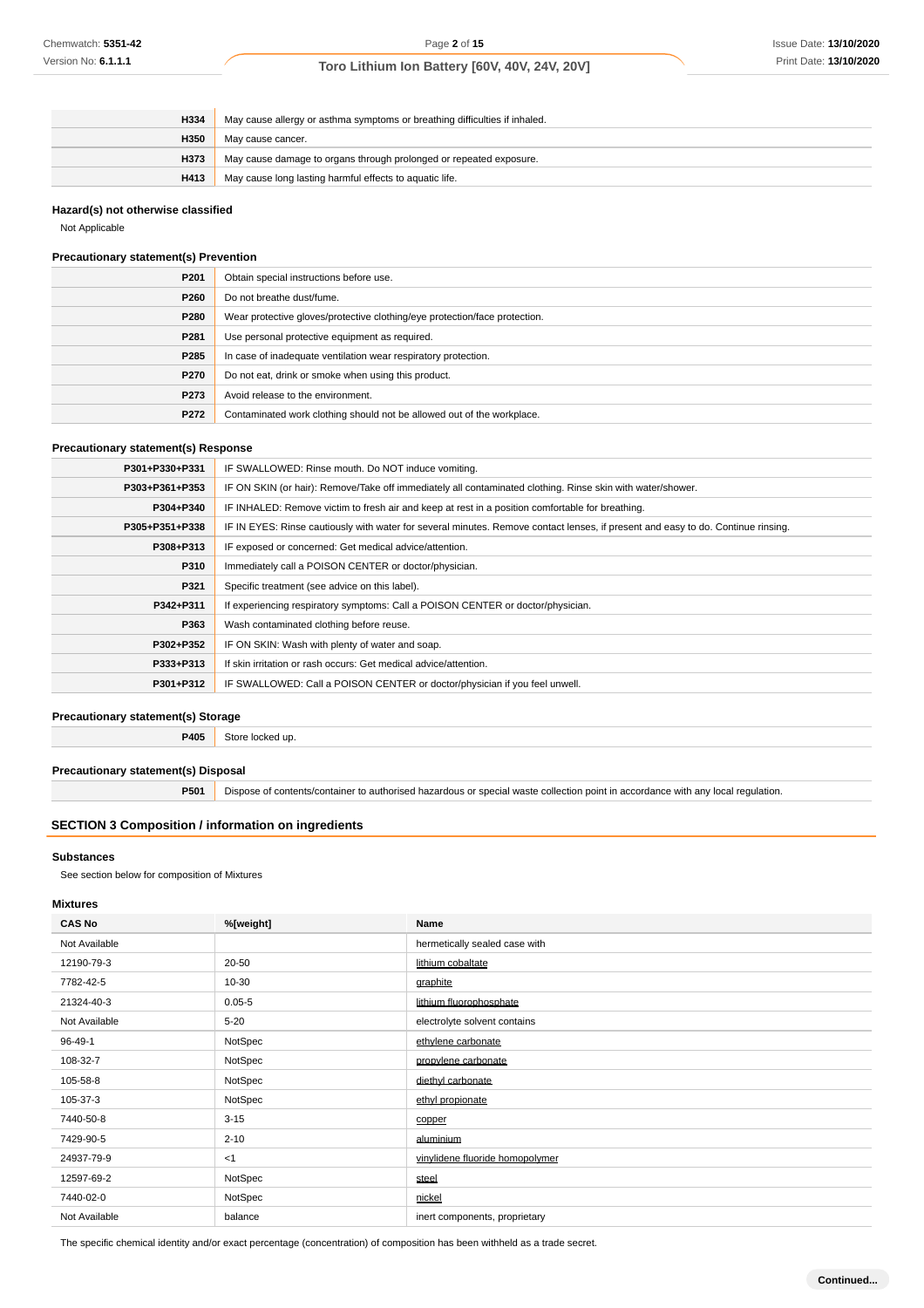# **SECTION 4 First-aid measures**

| Chemwatch: 5351-42                                                                                                                                                | Page 3 of 15<br>Issue Date: 13/10/202                                                                                                                                                                                                                                                                                                                                                                                                                                                                                                                                                                                    |  |  |
|-------------------------------------------------------------------------------------------------------------------------------------------------------------------|--------------------------------------------------------------------------------------------------------------------------------------------------------------------------------------------------------------------------------------------------------------------------------------------------------------------------------------------------------------------------------------------------------------------------------------------------------------------------------------------------------------------------------------------------------------------------------------------------------------------------|--|--|
| Version No: 6.1.1.1                                                                                                                                               | Print Date: 13/10/202<br>Toro Lithium Ion Battery [60V, 40V, 24V, 20V]                                                                                                                                                                                                                                                                                                                                                                                                                                                                                                                                                   |  |  |
| <b>SECTION 4 First-aid measures</b>                                                                                                                               |                                                                                                                                                                                                                                                                                                                                                                                                                                                                                                                                                                                                                          |  |  |
| Description of first aid measures                                                                                                                                 |                                                                                                                                                                                                                                                                                                                                                                                                                                                                                                                                                                                                                          |  |  |
| <b>Eye Contact</b>                                                                                                                                                | Generally not applicable.<br>If this product comes in contact with the eyes:<br>* Wash out immediately with fresh running water.<br>Ensure complete irrigation of the eye by keeping eyelids apart and away from eye and moving the eyelids by occasionally lifting the upper<br>and lower lids.<br>Seek medical attention without delay; if pain persists or recurs seek medical attention.<br>▶ Removal of contact lenses after an eye injury should only be undertaken by skilled personnel.                                                                                                                          |  |  |
| <b>Skin Contact</b>                                                                                                                                               | If skin contact occurs:<br>Inmediately remove all contaminated clothing, including footwear.<br>Flush skin and hair with running water (and soap if available).<br>Seek medical attention in event of irritation.                                                                                                                                                                                                                                                                                                                                                                                                        |  |  |
| Inhalation                                                                                                                                                        | Remove patient to fresh air and seek medical attention.                                                                                                                                                                                                                                                                                                                                                                                                                                                                                                                                                                  |  |  |
| Ingestion                                                                                                                                                         | Not considered a normal route of entry.<br>If swallowed do <b>NOT</b> induce vomiting.<br>If vomiting occurs, lean patient forward or place on left side (head-down position, if possible) to maintain open airway and prevent aspiration.<br>• Observe the patient carefully.<br>▶ Never give liquid to a person showing signs of being sleepy or with reduced awareness; i.e. becoming unconscious.<br>• Give water to rinse out mouth, then provide liquid slowly and as much as casualty can comfortably drink.<br>Seek medical advice.                                                                              |  |  |
| See Section 11<br>Treat symptomatically.                                                                                                                          | Most important symptoms and effects, both acute and delayed<br>Indication of any immediate medical attention and special treatment needed                                                                                                                                                                                                                                                                                                                                                                                                                                                                                |  |  |
| <b>SECTION 5 Fire-fighting measures</b>                                                                                                                           |                                                                                                                                                                                                                                                                                                                                                                                                                                                                                                                                                                                                                          |  |  |
| <b>Extinguishing media</b><br>Dry chemical powder.<br>BCF (where regulations permit).<br>Carbon dioxide.<br>Special hazards arising from the substrate or mixture |                                                                                                                                                                                                                                                                                                                                                                                                                                                                                                                                                                                                                          |  |  |
| <b>Fire Incompatibility</b>                                                                                                                                       | None known.                                                                                                                                                                                                                                                                                                                                                                                                                                                                                                                                                                                                              |  |  |
|                                                                                                                                                                   |                                                                                                                                                                                                                                                                                                                                                                                                                                                                                                                                                                                                                          |  |  |
| <b>Fire Fighting</b>                                                                                                                                              | Special protective equipment and precautions for fire-fighters<br>Alert Fire Brigade and tell them location and nature of hazard.<br>• Wear breathing apparatus plus protective gloves in the event of a fire.<br>Prevent, by any means available, spillage from entering drains or water courses.<br>Use fire fighting procedures suitable for surrounding area.<br>DO NOT approach containers suspected to be hot.<br>• Cool fire exposed containers with water spray from a protected location.<br>If safe to do so, remove containers from path of fire.<br>Equipment should be thoroughly decontaminated after use. |  |  |
| <b>Fire/Explosion Hazard</b>                                                                                                                                      | Non combustible.<br>Not considered to be a significant fire risk.<br>Heating may cause expansion or decomposition leading to violent rupture of containers.<br>May emit acrid smoke. May emit corrosive and poisonous fumes.                                                                                                                                                                                                                                                                                                                                                                                             |  |  |
| <b>SECTION 6 Accidental release measures</b>                                                                                                                      |                                                                                                                                                                                                                                                                                                                                                                                                                                                                                                                                                                                                                          |  |  |
| See section 8                                                                                                                                                     | Personal precautions, protective equipment and emergency procedures                                                                                                                                                                                                                                                                                                                                                                                                                                                                                                                                                      |  |  |
| <b>Environmental precautions</b><br>See section 12                                                                                                                |                                                                                                                                                                                                                                                                                                                                                                                                                                                                                                                                                                                                                          |  |  |
| Methods and material for containment and cleaning up                                                                                                              |                                                                                                                                                                                                                                                                                                                                                                                                                                                                                                                                                                                                                          |  |  |
| <b>Minor Spills</b>                                                                                                                                               | Clean up all spills immediately.<br>Avoid contact with skin and eyes.<br>Place in suitable containers for disposal.                                                                                                                                                                                                                                                                                                                                                                                                                                                                                                      |  |  |
| <b>Major Spills</b>                                                                                                                                               | Clean up all spills immediately.<br>▶ Wear protective clothing, safety glasses, dust mask, gloves.<br>Secure load if safe to do so. Bundle/collect recoverable product.<br>Use dry clean up procedures and avoid generating dust.<br>▶ Vacuum up (consider explosion-proof machines designed to be grounded during storage and use).<br>▶ Water may be used to prevent dusting.<br>• Collect remaining material in containers with covers for disposal.<br>Flush spill area with water.                                                                                                                                  |  |  |

### **Most important symptoms and effects, both acute and delayed**

### **Indication of any immediate medical attention and special treatment needed**

### **SECTION 5 Fire-fighting measures**

### **Extinguishing media**

- Dry chemical powder.
- BCF (where regulations permit).
- ▶ Carbon dioxide.

#### **Special hazards arising from the substrate or mixture**

### **Special protective equipment and precautions for fire-fighters**

| <b>Fire Fighting</b>         | Alert Fire Brigade and tell them location and nature of hazard.<br>▶ Wear breathing apparatus plus protective gloves in the event of a fire.<br>▶ Prevent, by any means available, spillage from entering drains or water courses.<br>Use fire fighting procedures suitable for surrounding area.<br>DO NOT approach containers suspected to be hot.<br>Cool fire exposed containers with water spray from a protected location.<br>If safe to do so, remove containers from path of fire.<br>Equipment should be thoroughly decontaminated after use. |  |
|------------------------------|--------------------------------------------------------------------------------------------------------------------------------------------------------------------------------------------------------------------------------------------------------------------------------------------------------------------------------------------------------------------------------------------------------------------------------------------------------------------------------------------------------------------------------------------------------|--|
| <b>Fire/Explosion Hazard</b> | Non combustible.<br>Not considered to be a significant fire risk.<br>Heating may cause expansion or decomposition leading to violent rupture of containers.<br>May emit acrid smoke. May emit corrosive and poisonous fumes.                                                                                                                                                                                                                                                                                                                           |  |
|                              |                                                                                                                                                                                                                                                                                                                                                                                                                                                                                                                                                        |  |

# **SECTION 6 Accidental release measures**

### **Environmental precautions**

# **Methods and material for containment and cleaning up**

| <b>Minor Spills</b> | Clean up all spills immediately.<br>Avoid contact with skin and eyes.<br>Place in suitable containers for disposal.                                                                                                                                                                                                                                                                                                                                                                       |
|---------------------|-------------------------------------------------------------------------------------------------------------------------------------------------------------------------------------------------------------------------------------------------------------------------------------------------------------------------------------------------------------------------------------------------------------------------------------------------------------------------------------------|
| <b>Major Spills</b> | Clean up all spills immediately.<br>▶ Wear protective clothing, safety glasses, dust mask, gloves.<br>Secure load if safe to do so. Bundle/collect recoverable product.<br>▶ Use dry clean up procedures and avoid generating dust.<br>► Vacuum up (consider explosion-proof machines designed to be grounded during storage and use).<br>▶ Water may be used to prevent dusting.<br>▶ Collect remaining material in containers with covers for disposal.<br>Flush spill area with water. |

**Continued...**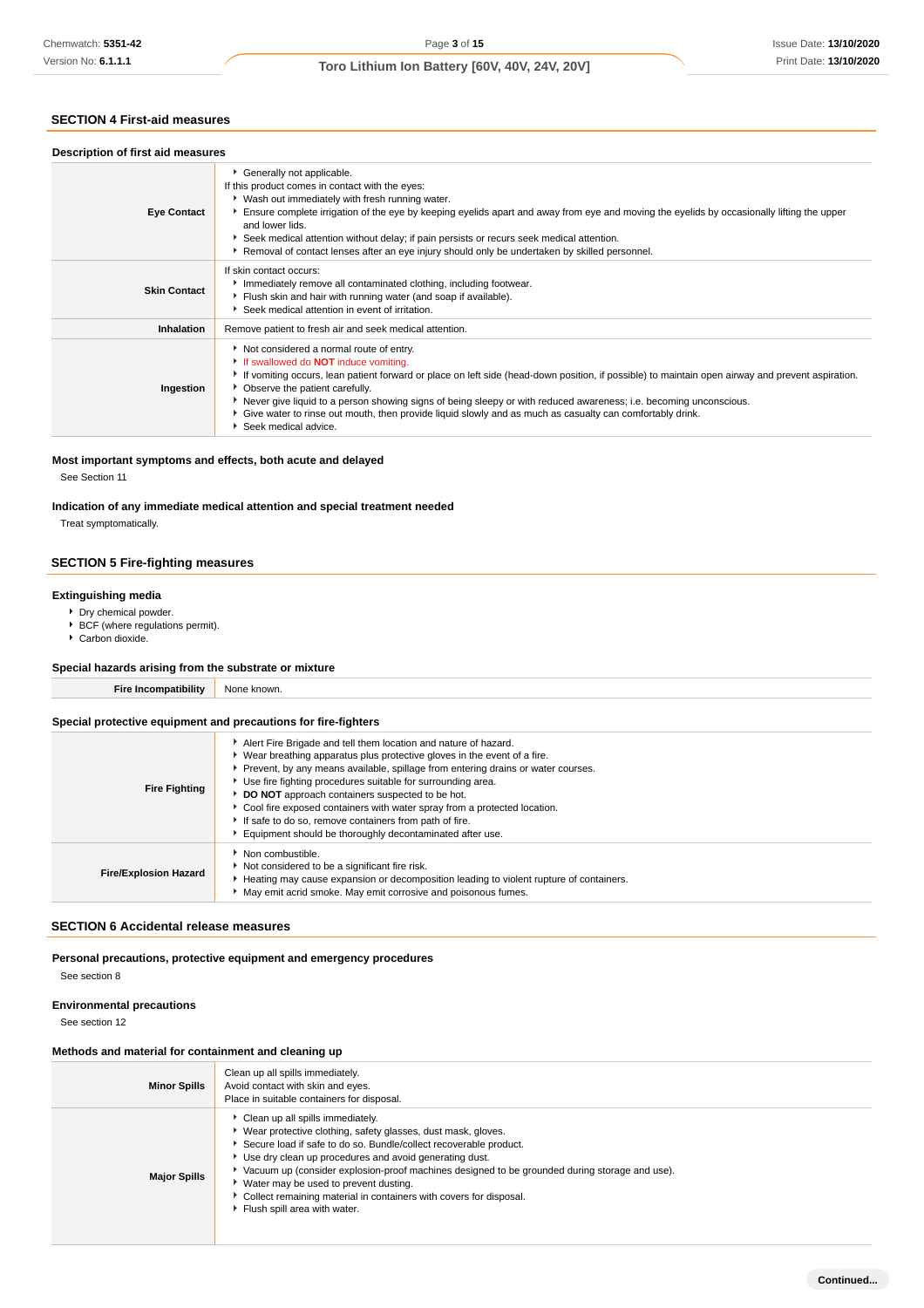Personal Protective Equipment advice is contained in Section 8 of the SDS.

# **SECTION 7 Handling and storage**

| Precautions for safe handling |                                                                                                                                                                                                                                                                                                                                                                                                                                                                                                                                                                                                                                                                                                                                                                                                             |
|-------------------------------|-------------------------------------------------------------------------------------------------------------------------------------------------------------------------------------------------------------------------------------------------------------------------------------------------------------------------------------------------------------------------------------------------------------------------------------------------------------------------------------------------------------------------------------------------------------------------------------------------------------------------------------------------------------------------------------------------------------------------------------------------------------------------------------------------------------|
| Safe handling                 | Do not connect the positive terminal to the negative terminal with electrical wire or chain. Avoid polarity reverse connection when installing the<br>battery to an instrument. Do not wet the battery with water, seawater or acid; or expose to strong oxidizer. Do not damage or remove the external<br>tube. Keep the battery away from heat and fire. Do not disassemble or reconstruct the battery; or solder the battery directly. Do not give a<br>mechanical shock or deform. Do not use unauthorized charger or other charging method. Terminate charging when the charging process does<br>not end within specified time.<br>Use good occupational work practice. Observe manufacturer's storage and handling recommendations contained within this SDS.<br>Avoid physical damage to containers. |
| Other information             | Keep dry.<br>Store under cover.<br>▶ Protect containers against physical damage.<br>• Observe manufacturer's storage and handling recommendations contained within this SDS.<br>Keep out of reach of children.<br>Store out of direct sunlight<br>Store away from incompatible materials.                                                                                                                                                                                                                                                                                                                                                                                                                                                                                                                   |

### **Conditions for safe storage, including any incompatibilities**

| šuitable | Stor<br>'ainers.<br>$\alpha$ riqingi |
|----------|--------------------------------------|
| i hilit  | Avoid reaction with oxidising agents |

# **SECTION 8 Exposure controls / personal protection**

### **Control parameters**

# **Occupational Exposure Limits (OEL)**

### **INGREDIENT DATA**

| Source                                                   | Ingredient           | <b>Material name</b>                                                                                                                    | <b>TWA</b>                       | <b>STEL</b>      | Peak                    | <b>Notes</b>                                                                              |
|----------------------------------------------------------|----------------------|-----------------------------------------------------------------------------------------------------------------------------------------|----------------------------------|------------------|-------------------------|-------------------------------------------------------------------------------------------|
| US ACGIH Threshold Limit<br>Values (TLV)                 | lithium<br>cobaltate | Cobalt and inorganic compounds, as Co<br>(Inhalable particulate matter)                                                                 | 0.02 mg/m3                       | Not<br>Available | Not<br>Available        | Pulm func changes; BEI                                                                    |
| US NIOSH Recommended<br>Exposure Limits (RELs)           | graphite             | Black lead, Mineral carbon, Plumbago,<br>Silver graphite, Stove black [Note: Also<br>see specific listing for Graphite<br>(synthetic).] | $2.5$ (resp)<br>mq/m3            | Not<br>Available | <b>Not</b><br>Available | Not Available                                                                             |
| US OSHA Permissible Exposure<br>Levels (PELs) - Table Z3 | graphite             | Graphite                                                                                                                                | 15 mppcf                         | Not<br>Available | Not<br>Available        | (Name ((Natural)))                                                                        |
| US OSHA Permissible Exposure<br>Levels (PELs) - Table Z1 | graphite             | Graphite, natural, respirable dust                                                                                                      | Not Available                    | Not<br>Available | Not<br>Available        | See Table Z-3                                                                             |
| US ACGIH Threshold Limit<br>Values (TLV)                 | graphite             | Graphite (all forms except graphite<br>fibers) (Respirable particulate matter)                                                          | $2$ mg/m $3$                     | Not<br>Available | Not<br>Available        | Pneumoconiosis                                                                            |
| US NIOSH Recommended<br>Exposure Limits (RELs)           | copper               | Copper metal dusts, Copper metal<br>fumes                                                                                               | 1 $mg/m3$                        | Not<br>Available | Not<br>Available        | [*Note: The REL also applies to<br>other copper compounds (as Cu)<br>except Copper fume.] |
| US OSHA Permissible Exposure<br>Levels (PELs) - Table Z1 | copper               | Copper: Dusts and mists (as Cu)                                                                                                         | 1 $mg/m3$                        | Not<br>Available | Not<br>Available        | Not Available                                                                             |
| US OSHA Permissible Exposure<br>Levels (PELs) - Table Z1 | copper               | Copper: Fume (as Cu)                                                                                                                    | $0.1$ mg/m $3$                   | Not<br>Available | <b>Not</b><br>Available | Not Available                                                                             |
| US ACGIH Threshold Limit<br>Values (TLV)                 | copper               | Copper Dusts and mists, as Cu                                                                                                           | 1 $mg/m3$                        | Not<br>Available | <b>Not</b><br>Available | Irr; GI; metal fume fever                                                                 |
| US ACGIH Threshold Limit<br>Values (TLV)                 | copper               | Copper Fume, as Cu                                                                                                                      | $0.2$ mg/m $3$                   | Not<br>Available | <b>Not</b><br>Available | Irr; GI; metal fume fever                                                                 |
| US NIOSH Recommended<br>Exposure Limits (RELs)           | aluminium            | Aluminium, Aluminum metal, Aluminum<br>powder, Elemental aluminum                                                                       | 10 (total), 5<br>(resp)<br>mg/m3 | Not<br>Available | <b>Not</b><br>Available | Not Available                                                                             |
| US OSHA Permissible Exposure<br>Levels (PELs) - Table Z1 | aluminium            | Aluminum, metal (as Al): Total dust                                                                                                     | $15 \text{ mg/m}$                | Not<br>Available | <b>Not</b><br>Available | Not Available                                                                             |
| US OSHA Permissible Exposure<br>Levels (PELs) - Table Z1 | aluminium            | Aluminum, metal (as Al): Respirable<br>fraction                                                                                         | $5 \text{ mg/m}$ 3               | Not<br>Available | Not<br>Available        | Not Available                                                                             |
| US ACGIH Threshold Limit<br>Values (TLV)                 | aluminium            | Aluminum metal and insoluble<br>compounds (Respirable particulate<br>matter)                                                            | 1 $mg/m3$                        | Not<br>Available | <b>Not</b><br>Available | Pneumoconiosis; LRT irr;<br>neurotoxicity                                                 |
| <b>US NIOSH Recommended</b><br>Exposure Limits (RELs)    | nickel               | Nickel metal: Elemental nickel, Nickel<br>catalyst                                                                                      | $0.015$ mg/m3                    | Not<br>Available | <b>Not</b><br>Available | Ca See Appendix A [*Note: The<br>REL does not apply to Nickel<br>carbonyl.]               |
| US OSHA Permissible Exposure<br>Levels (PELs) - Table Z1 | nickel               | Nickel, metal and insoluble compounds<br>(as Ni)                                                                                        | 1 $mg/m3$                        | Not<br>Available | Not<br>Available        | Not Available                                                                             |
| US ACGIH Threshold Limit<br>Values (TLV)                 | nickel               | Nickel and inorganic compounds<br>including Nickel subsulfide, as Ni:<br>Elemental (Inhalable particulate matter)                       | $1.5 \text{ mg/m}$ 3             | Not<br>Available | Not<br>Available        | Dermatitis; pneumoconiosis                                                                |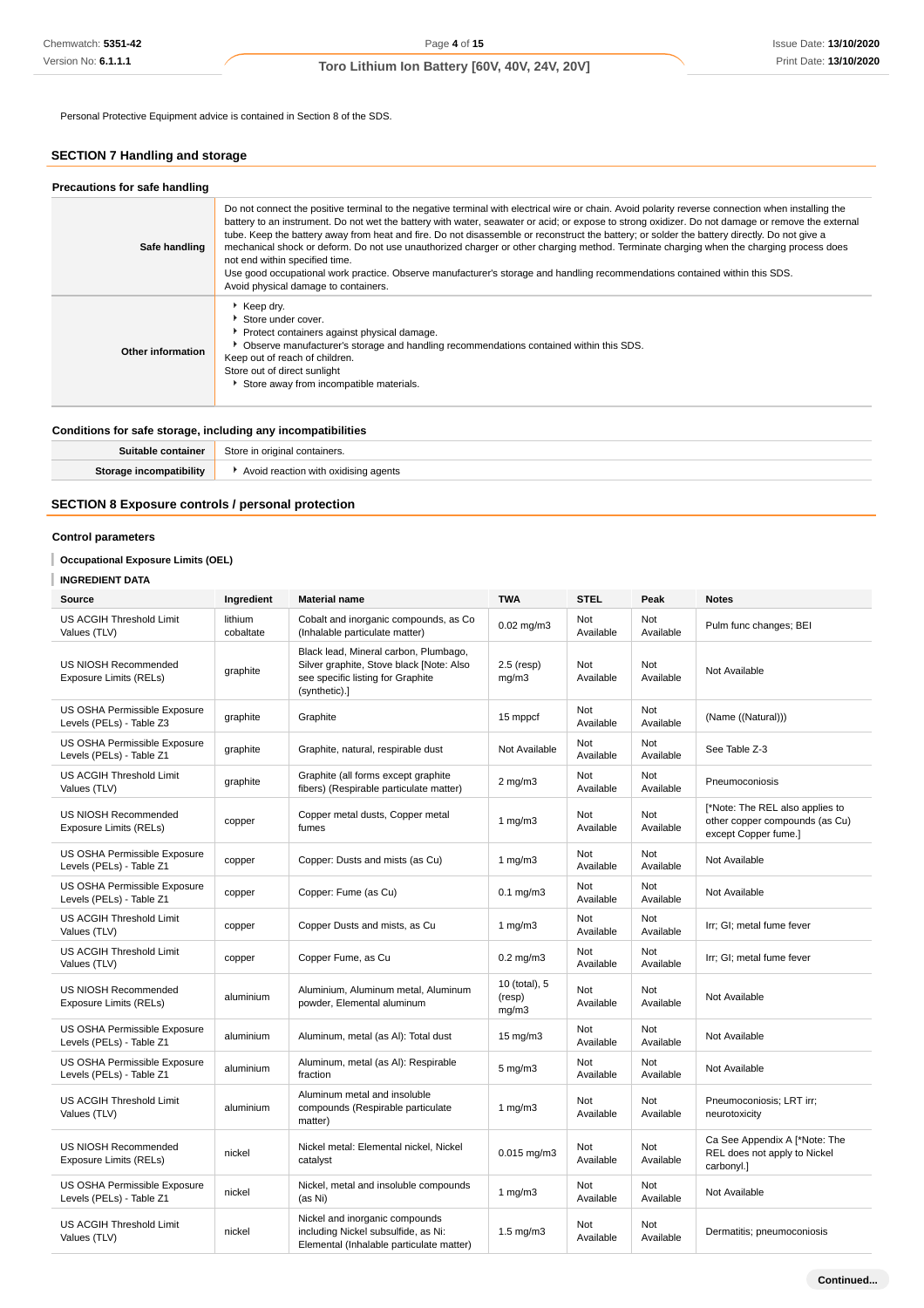| <b>Emergency Limits</b> |  |
|-------------------------|--|
|-------------------------|--|

| <b>Emergency Limits</b>         |                                        |  |                     |           |             |
|---------------------------------|----------------------------------------|--|---------------------|-----------|-------------|
| Ingredient                      | <b>Material name</b>                   |  | TEEL-1              | TEEL-2    | TEEL-3      |
| graphite                        | Carbon; (Graphite, 7782-42-5)          |  | $6$ mg/m $3$        | 330 mg/m3 | 2,000 mg/m3 |
| lithium fluorophosphate         | Lithium hexafluorophosphate            |  | 7.5 mg/m3           | 83 mg/m3  | 500 mg/m3   |
| ethylene carbonate              | Glycol carbonate; (Ethylene carbonate) |  | 30 mg/m3            | 330 mg/m3 | 2,000 mg/m3 |
| propylene carbonate             | Propylene carbonate, 1,2-              |  | 34 mg/m3            | 370 mg/m3 | 2,200 mg/m3 |
| diethyl carbonate               | Diethyl carbonate                      |  | 12 ppm              | 140 ppm   | 810 ppm     |
| ethyl propionate                | Ethyl propionate                       |  | 6.3 ppm             | 69 ppm    | 410 ppm     |
| copper                          | Copper                                 |  | $3$ mg/m $3$        | 33 mg/m3  | 200 mg/m3   |
| nickel                          | Nickel                                 |  | 4.5 mg/m3           | 50 mg/m3  | 99 mg/m3    |
| Ingredient                      | <b>Original IDLH</b>                   |  | <b>Revised IDLH</b> |           |             |
| lithium cobaltate               | Not Available                          |  | Not Available       |           |             |
| graphite                        | 1,250 mg/m3                            |  | Not Available       |           |             |
| lithium fluorophosphate         | Not Available                          |  | Not Available       |           |             |
| ethylene carbonate              | Not Available                          |  | Not Available       |           |             |
| propylene carbonate             | Not Available                          |  | Not Available       |           |             |
| diethyl carbonate               | Not Available                          |  | Not Available       |           |             |
| ethyl propionate                | Not Available                          |  | Not Available       |           |             |
| copper                          | 100 mg/m3                              |  | Not Available       |           |             |
| aluminium                       | Not Available                          |  | Not Available       |           |             |
| vinylidene fluoride homopolymer | Not Available                          |  | Not Available       |           |             |
| steel                           | Not Available                          |  | Not Available       |           |             |
| nickel                          | $10$ mg/m $3$                          |  | Not Available       |           |             |

# **Occupational Exposure Banding**

| Ingredient              | <b>Occupational Exposure Band Rating</b>                                                                                                  | <b>Occupational Exposure Band Limit</b> |  |
|-------------------------|-------------------------------------------------------------------------------------------------------------------------------------------|-----------------------------------------|--|
| lithium fluorophosphate |                                                                                                                                           | ≤ 0.01 mg/m <sup>3</sup>                |  |
| ethylene carbonate      |                                                                                                                                           | $\leq 0.01$ mg/m <sup>3</sup>           |  |
| propylene carbonate     |                                                                                                                                           | $\leq 0.1$ ppm                          |  |
| diethyl carbonate       |                                                                                                                                           | $\leq 0.1$ ppm                          |  |
| ethyl propionate        | ш                                                                                                                                         | $\leq 0.1$ ppm                          |  |
| Notes:                  | Occupational exposure banding is a process of assigning chemicals into specific categories or bands based on a chemical's potency and the |                                         |  |

adverse health outcomes associated with exposure. The output of this process is an occupational exposure band (OEB), which corresponds to a range of exposure concentrations that are expected to protect worker health.

# **MATERIAL DATA**

### **Exposure controls**

| Appropriate engineering<br>controls | General exhaust is adequate under normal operating conditions.                  |
|-------------------------------------|---------------------------------------------------------------------------------|
| <b>Personal protection</b>          | <b>DO</b><br>$\blacksquare$                                                     |
| Eye and face protection             | None under normal operating conditions.<br><b>OTHERWISE:</b><br>Safety glasses. |
| <b>Skin protection</b>              | See Hand protection below                                                       |
| Hands/feet protection               | None under normal operating conditions.<br><b>OTHERWISE:</b><br>Rubber Gloves   |
| <b>Body protection</b>              | See Other protection below                                                      |
| Other protection                    | No special equipment needed when handling small quantities                      |

#### **Respiratory protection**

Type A-P Filter of sufficient capacity. (AS/NZS 1716 & 1715, EN 143:2000 & 149:2001, ANSI Z88 or national equivalent)

Where the concentration of gas/particulates in the breathing zone, approaches or exceeds the "Exposure Standard" (or ES), respiratory protection is required. Degree of protection varies with both face-piece and Class of filter; the nature of protection varies with Type of filter.

| <b>Required Minimum Protection Factor</b> | <b>Half-Face Respirator</b> | <b>Full-Face Respirator</b> | <b>Powered Air Respirator</b> |
|-------------------------------------------|-----------------------------|-----------------------------|-------------------------------|
| up to 10 x ES                             | A-AUS P2                    |                             | A-PAPR-AUS / Class 1 P2       |
| up to $50 \times ES$                      |                             | A-AUS / Class 1 P2          |                               |
| up to $100 \times ES$                     |                             | $A-2$ P <sub>2</sub>        | A-PAPR-2 P2 ^                 |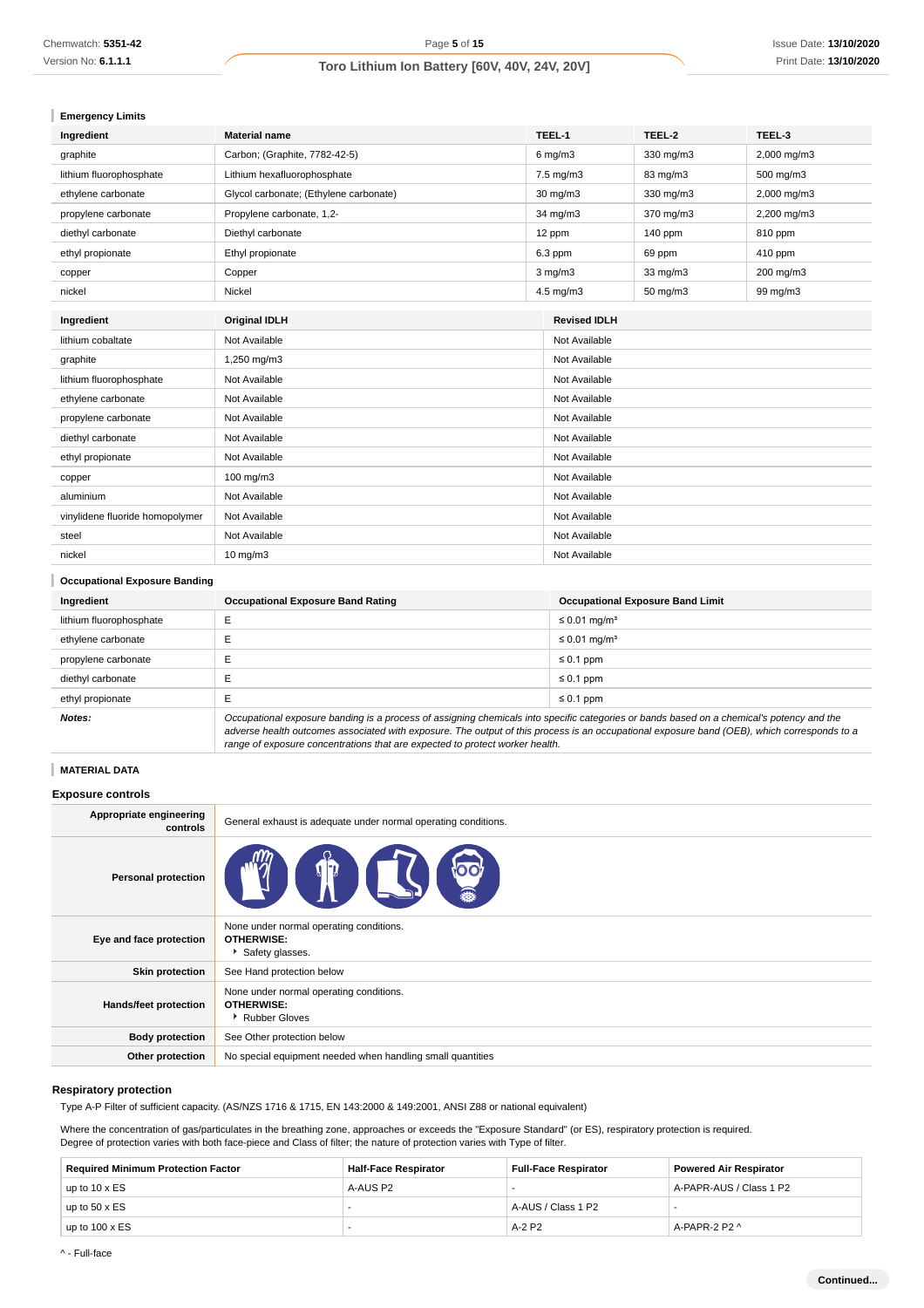A(All classes) = Organic vapours, B AUS or B1 = Acid gasses, B2 = Acid gas or hydrogen cyanide(HCN), B3 = Acid gas or hydrogen cyanide(HCN), E = Sulfur dioxide(SO2), G = Agricultural chemicals, K = Ammonia(NH3), Hg = Mercury, NO = Oxides of nitrogen, MB = Methyl bromide, AX = Low boiling point organic compounds(below 65 degC)

Respirators may be necessary when engineering and administrative controls do not adequately prevent exposures.

- F The decision to use respiratory protection should be based on professional judgment that takes into account toxicity information, exposure measurement data, and frequency and likelihood of the worker's exposure - ensure users are not subject to high thermal loads which may result in heat stress or distress due to personal protective equipment (powered, positive flow, full face apparatus may be an option).
- Published occupational exposure limits, where they exist, will assist in determining the adequacy of the selected respiratory protection. These may be government mandated or vendor recommended.
- Certified respirators will be useful for protecting workers from inhalation of particulates when properly selected and fit tested as part of a complete respiratory protection program.

Use approved positive flow mask if significant quantities of dust becomes airborne.

Try to avoid creating dust conditions.

#### **SECTION 9 Physical and chemical properties**

#### **Information on basic physical and chemical properties**

| Appearance                                      | Coloured solid article with no odour; insoluble in water. |                                            |                |
|-------------------------------------------------|-----------------------------------------------------------|--------------------------------------------|----------------|
|                                                 |                                                           |                                            |                |
| <b>Physical state</b>                           | Manufactured                                              | Relative density (Water = 1)               | Not Applicable |
| Odour                                           | Not Available                                             | Partition coefficient n-octanol<br>/ water | Not Available  |
| <b>Odour threshold</b>                          | Not Available                                             | Auto-ignition temperature (°C)             | Not Applicable |
| pH (as supplied)                                | Not Applicable                                            | <b>Decomposition temperature</b>           | Not Available  |
| Melting point / freezing point<br>(°C)          | Not Applicable                                            | Viscosity (cSt)                            | Not Applicable |
| Initial boiling point and boiling<br>range (°C) | Not Applicable                                            | Molecular weight (g/mol)                   | Not Applicable |
| Flash point (°C)                                | Not Applicable                                            | <b>Taste</b>                               | Not Available  |
| <b>Evaporation rate</b>                         | Not Applicable                                            | <b>Explosive properties</b>                | Not Available  |
| Flammability                                    | Not Applicable                                            | <b>Oxidising properties</b>                | Not Available  |
| Upper Explosive Limit (%)                       | Not Applicable                                            | Surface Tension (dyn/cm or<br>$mN/m$ )     | Not Applicable |
| Lower Explosive Limit (%)                       | Not Applicable                                            | <b>Volatile Component (%vol)</b>           | Not Applicable |
| Vapour pressure (kPa)                           | Not Applicable                                            | Gas group                                  | Not Available  |
| Solubility in water                             | Immiscible                                                | pH as a solution (1%)                      | Not Applicable |
| Vapour density $(Air = 1)$                      | Not Applicable                                            | VOC g/L                                    | Not Available  |

### **SECTION 10 Stability and reactivity**

| Reactivity                                 | See section 7                                                                                                                      |
|--------------------------------------------|------------------------------------------------------------------------------------------------------------------------------------|
| <b>Chemical stability</b>                  | Unstable in the presence of incompatible materials.<br>▶ Product is considered stable.<br>Hazardous polymerisation will not occur. |
| Possibility of hazardous<br>reactions      | See section 7                                                                                                                      |
| <b>Conditions to avoid</b>                 | See section 7                                                                                                                      |
| Incompatible materials                     | See section 7                                                                                                                      |
| <b>Hazardous decomposition</b><br>products | See section 5                                                                                                                      |

### **SECTION 11 Toxicological information**

### **Information on toxicological effects**

| <b>Inhaled</b>                 | Vapors or fumes may cause respiratory tract irritation.<br>Not normally a hazard due to physical form of product.                                                                  |                   |  |  |
|--------------------------------|------------------------------------------------------------------------------------------------------------------------------------------------------------------------------------|-------------------|--|--|
| Ingestion                      | Considered an unlikely route of entry in commercial/industrial environments<br>Ingestion may result in nausea, abdominal irritation, pain and vomiting                             |                   |  |  |
| <b>Skin Contact</b>            | The electrolyte causes severe skin burns and irritation.<br>Not normally a hazard due to physical form of product.                                                                 |                   |  |  |
| Eye                            | The electrolyte causes eye irritation and damage.<br>Not normally a hazard due to physical form of product.                                                                        |                   |  |  |
| Chronic                        | The chemicals in this product are contained in a sealed case and exposure does not occur during normal handling and use.<br>Not normally a hazard due to physical form of product. |                   |  |  |
|                                |                                                                                                                                                                                    |                   |  |  |
| Toro Lithium Ion Battery [60V, | <b>TOXICITY</b>                                                                                                                                                                    | <b>IRRITATION</b> |  |  |
| 40V, 24V, 20V]                 | Not Available                                                                                                                                                                      | Not Available     |  |  |
|                                |                                                                                                                                                                                    |                   |  |  |
| lithium cobaltate              | <b>TOXICITY</b>                                                                                                                                                                    | <b>IRRITATION</b> |  |  |
|                                | Not Available                                                                                                                                                                      | Not Available     |  |  |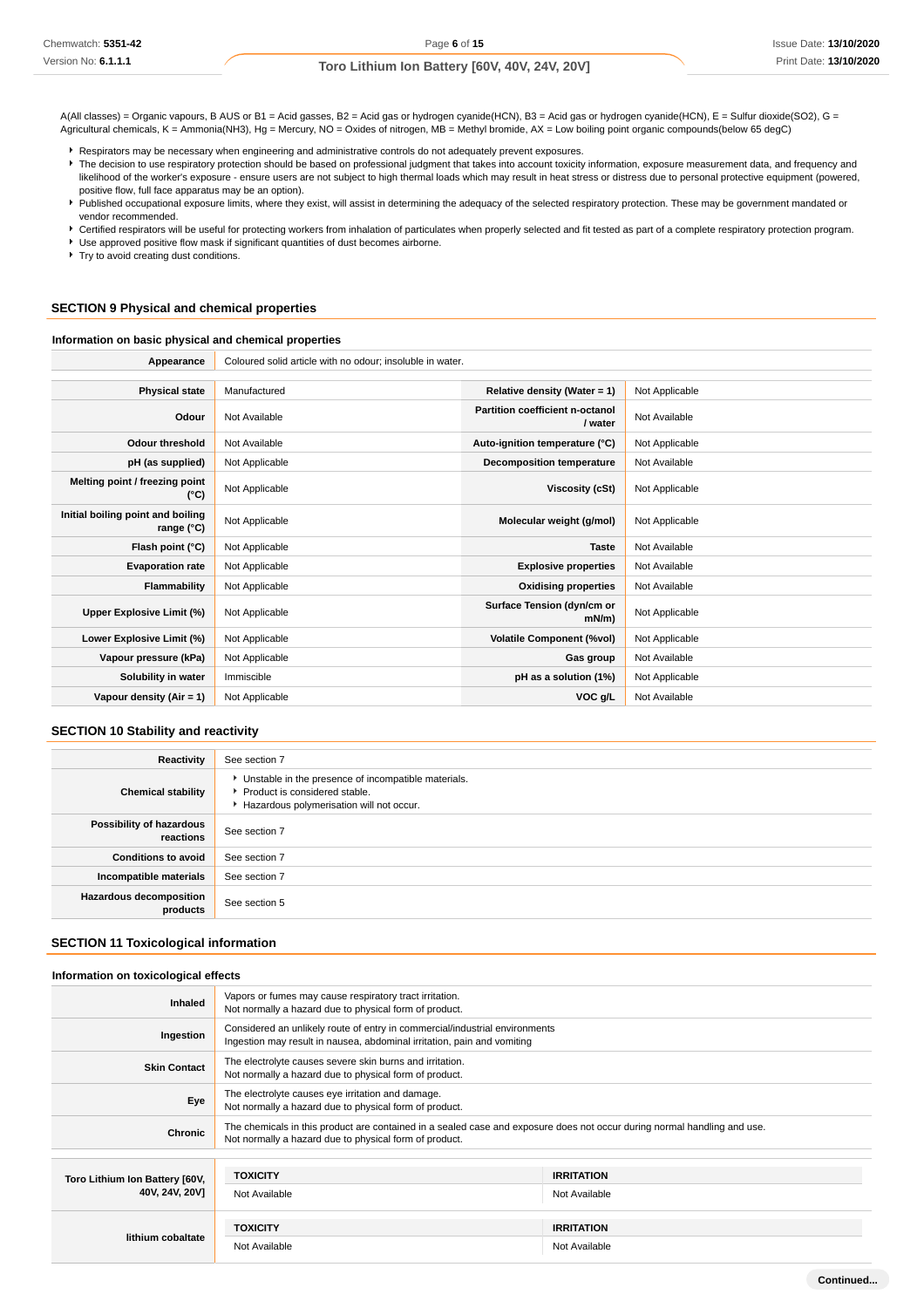**LITHIUM COBALTATE**

# **Toro Lithium Ion Battery [60V, 40V, 24V, 20V]**

|                         | <b>TOXICITY</b>                                                                       | <b>IRRITATION</b>                                                                                                                      |
|-------------------------|---------------------------------------------------------------------------------------|----------------------------------------------------------------------------------------------------------------------------------------|
| graphite                | Oral (rat) LD50: >2000 mg/kg <sup>[2]</sup>                                           | Not Available                                                                                                                          |
|                         | <b>TOXICITY</b>                                                                       | <b>IRRITATION</b>                                                                                                                      |
| lithium fluorophosphate | Oral (rat) LD50: 50-300 mg/kg[1]                                                      | Not Available                                                                                                                          |
|                         | <b>TOXICITY</b>                                                                       | <b>IRRITATION</b>                                                                                                                      |
|                         | Not Available                                                                         | Eye (rabbit): 20 mg - mild                                                                                                             |
| ethylene carbonate      |                                                                                       | Eye: adverse effect observed (irritating)[1]                                                                                           |
|                         |                                                                                       | Skin (rabbit): 660 mg - moderate                                                                                                       |
|                         |                                                                                       | Skin: no adverse effect observed (not irritating)[1]                                                                                   |
|                         | <b>TOXICITY</b>                                                                       | <b>IRRITATION</b>                                                                                                                      |
|                         | Dermal (rabbit) LD50: >5000 mg/kg <sup>[2]</sup>                                      | Eye (rabbit): 60 mg - moderate                                                                                                         |
|                         | Oral (rat) LD50: >5000 mg/kg <sup>[2]</sup>                                           | Eye: adverse effect observed (irritating)[1]                                                                                           |
| propylene carbonate     |                                                                                       | Skin (human): 100 mg/3d-l moderate                                                                                                     |
|                         |                                                                                       | Skin (rabbit): 500 mg moderate                                                                                                         |
|                         |                                                                                       | Skin: no adverse effect observed (not irritating)[1]                                                                                   |
|                         | <b>TOXICITY</b>                                                                       | <b>IRRITATION</b>                                                                                                                      |
|                         | 1004 mg/kg <sup>[2]</sup>                                                             | Eye: no adverse effect observed (not irritating)[1]                                                                                    |
| diethyl carbonate       | 15000 mg/kg <sup>[2]</sup>                                                            | Skin: no adverse effect observed (not irritating)[1]                                                                                   |
|                         | 496 mg/kg <sup>[2]</sup>                                                              |                                                                                                                                        |
|                         | 8500 mg/kg <sup>[2]</sup>                                                             |                                                                                                                                        |
|                         | <b>TOXICITY</b>                                                                       | <b>IRRITATION</b>                                                                                                                      |
|                         | Not Available                                                                         |                                                                                                                                        |
| ethyl propionate        |                                                                                       | Eye: adverse effect observed (irritating)[1]                                                                                           |
|                         |                                                                                       | Skin (rabbit):500 mg/24h-moderate<br>Skin: adverse effect observed (irritating)[1]                                                     |
|                         | <b>TOXICITY</b>                                                                       | <b>IRRITATION</b>                                                                                                                      |
|                         | 0.12 mg/kg[2]                                                                         | Eye: no adverse effect observed (not irritating)[1]                                                                                    |
|                         |                                                                                       |                                                                                                                                        |
| copper                  | 12 mg/kg <sup>[2]</sup>                                                               | Skin: no adverse effect observed (not irritating)[1]                                                                                   |
|                         | Oral (mouse) LD50: =.7 mg/kg $[2]$<br>Oral (rat) LD50: 5800 mg/kg[2]                  |                                                                                                                                        |
|                         |                                                                                       |                                                                                                                                        |
|                         | <b>TOXICITY</b>                                                                       | <b>IRRITATION</b>                                                                                                                      |
| aluminium               | Not Available                                                                         | Eye: no adverse effect observed (not irritating)[1]                                                                                    |
|                         |                                                                                       | Skin: no adverse effect observed (not irritating)[1]                                                                                   |
| vinylidene fluoride     | <b>TOXICITY</b>                                                                       | <b>IRRITATION</b>                                                                                                                      |
| homopolymer             | Not Available                                                                         | Not Available                                                                                                                          |
| steel                   | <b>TOXICITY</b>                                                                       | <b>IRRITATION</b>                                                                                                                      |
|                         | Not Available                                                                         | Not Available                                                                                                                          |
|                         | <b>TOXICITY</b>                                                                       | <b>IRRITATION</b>                                                                                                                      |
| nickel                  | $0.1$ mg/kg <sup>[2]</sup>                                                            | Eye: no adverse effect observed (not irritating)[1]                                                                                    |
|                         | 500 mg/kg <sup>[2]</sup>                                                              | Skin: no adverse effect observed (not irritating)[1]                                                                                   |
|                         | Oral (rat) LD50: >9000 mg/kg <sup>[2]</sup>                                           |                                                                                                                                        |
|                         | Oral (rat) LD50: 5000 mg/kg[2]                                                        |                                                                                                                                        |
| Legend:                 | specified data extracted from RTECS - Register of Toxic Effect of chemical Substances | 1. Value obtained from Europe ECHA Registered Substances - Acute toxicity 2.* Value obtained from manufacturer's SDS. Unless otherwise |
|                         |                                                                                       |                                                                                                                                        |

Allergic reactions which develop in the respiratory passages as bronchial asthma or rhinoconjunctivitis, are mostly the result of reactions of the allergen with specific antibodies of the IgE class and belong in their reaction rates to the manifestation of the immediate type. In addition to the allergen-specific potential for causing respiratory sensitisation, the amount of the allergen, the exposure period and the genetically determined disposition of the exposed person are likely to be decisive. Factors which increase the sensitivity of the mucosa may play a role in predisposing a person to allergy. They may be genetically determined or acquired, for example, during infections or exposure to irritant substances. Immunologically the low molecular weight substances become complete allergens in the organism either by binding to peptides or proteins (haptens) or after metabolism (prohaptens).

Particular attention is drawn to so-called atopic diathesis which is characterised by an increased susceptibility to allergic rhinitis, allergic bronchial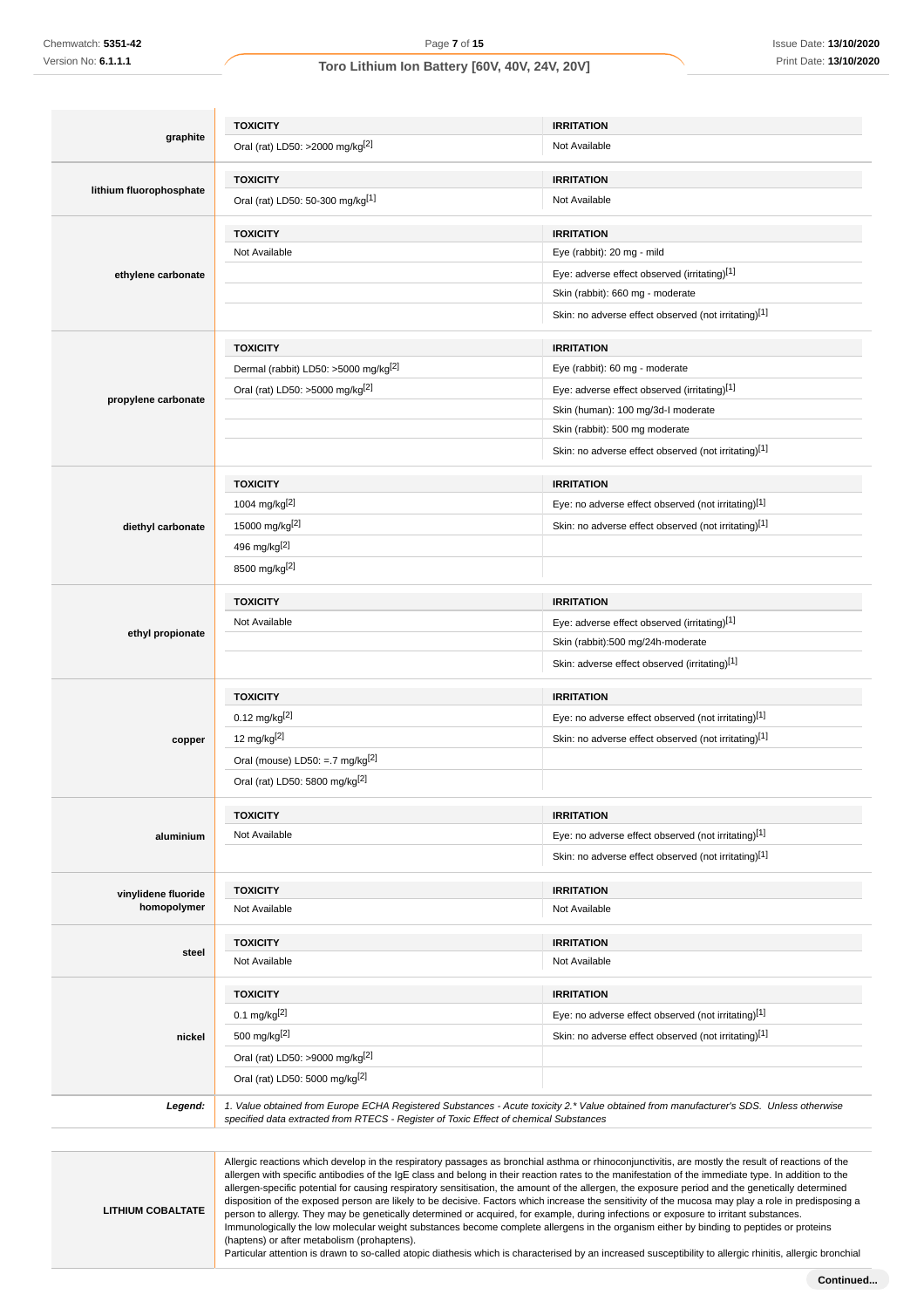|                           | asthma and atopic eczema (neurodermatitis) which is associated with increased IqE synthesis.<br>Exogenous allergic alveolitis is induced essentially by allergen specific immune-complexes of the IgG type; cell-mediated reactions (T<br>lymphocytes) may be involved. Such allergy is of the delayed type with onset up to four hours following exposure. |
|---------------------------|-------------------------------------------------------------------------------------------------------------------------------------------------------------------------------------------------------------------------------------------------------------------------------------------------------------------------------------------------------------|
|                           | Goitrogenic:.<br>Goitrogens are substances that suppress the function of the thyroid gland by interfering with iodine uptake, which can, as a result, cause an<br>enlargement of the thyroid, i.e., a goitre                                                                                                                                                |
|                           | Goitrogens include:                                                                                                                                                                                                                                                                                                                                         |
|                           | ▶ Vitexin, a flavanoid, which inhibits thyroid peroxidase thus contributing to goiter.                                                                                                                                                                                                                                                                      |
|                           | In lons such as thiocyanate and perchlorate which decrease iodide uptake by competitive inhibition; as a consequence of reduced thyroxine<br>and triiodothyronine secretion by the gland, at low doses, this causes an increased release of thyrotropin (by reduced negative feedback),<br>which then stimulates the gland.                                 |
|                           | Lithium which inhibits thyroid hormone release.<br>Certain foods, such as soy and millet (containing vitexins) and vegetables in the genus Brassica (e.g. broccoli, brussels sprouts, cabbage,                                                                                                                                                              |
|                           | horseradish).<br>▶ Caffeine (in coffee, tea, cola, chocolate) which acts on thyroid function as a suppressant.                                                                                                                                                                                                                                              |
|                           |                                                                                                                                                                                                                                                                                                                                                             |
|                           | The material may produce severe irritation to the eye causing pronounced inflammation. Repeated or prolonged exposure to irritants may<br>produce conjunctivitis.                                                                                                                                                                                           |
|                           | The material may cause skin irritation after prolonged or repeated exposure and may produce a contact dermatitis (nonallergic). This form of                                                                                                                                                                                                                |
|                           | dermatitis is often characterised by skin redness (erythema) and swelling epidermis. Histologically there may be intercellular oedema of the<br>spongy layer (spongiosis) and intracellular oedema of the epidermis.                                                                                                                                        |
|                           | for ethylene carbonate                                                                                                                                                                                                                                                                                                                                      |
|                           | Mammalian toxicity: Reliable acute toxicity tests are available on ethylene carbonate. Ethylene carbonate is practically nontoxic following acute                                                                                                                                                                                                           |
|                           | oral exposure in a test that meets OECD and EPA test guidelines; the LD50 is >5000 mg/kg. The dermal LD50 is >2000 mg/kg, in a test that<br>meets OECD and EPA test guidelines.                                                                                                                                                                             |
|                           | Ethylene carbonate is rapidly metabolized to ethylene glycol. Following gavage administration to rats, ethylene carbonate is rapidly converted                                                                                                                                                                                                              |
|                           | into ethylene glycol; the half-life for disappearance of ethylene carbonate from blood was 0.25 hours. As a result, the mammalian toxicity of                                                                                                                                                                                                               |
|                           | ethylene carbonate is nearly identical to that of ethylene glycol for endpoints where both have been tested                                                                                                                                                                                                                                                 |
|                           | Ethylene carbonate was mixed in the diet of 26 male and 26 female Crl: CD(SD) rats for 18 months at concentrations of 25,000 ppm for males<br>and females and 50,000 ppm for females; males were also fed 50,000 ppm for 42 weeks, and 40,000 ppm for 16 weeks. Survivors were                                                                              |
|                           | observed to 24 months. Compound intake (mg/kg/day) was not reported, but is estimated to be approximately 250 and 500 mg/kg/day. No toxic                                                                                                                                                                                                                   |
|                           | effects were found in females, but increased mortality was seen in males at both dose levels. No high-dose males survived week 60 and only 10                                                                                                                                                                                                               |
|                           | low-dose males survived to week 78. Males had severe nephrotoxicity, characteristic of ethylene glycol toxicity.<br>The following in vitro genotoxicity tests were conducted on ethylene carbonate, without indications of genotoxicity: an Ames mutagenicity assay,                                                                                        |
|                           | an unscheduled DNA synthesis assay using rat hepatocytes, and a cell transformation assay using BALB/3T3 cells. No in vivo genotoxicity                                                                                                                                                                                                                     |
|                           | studies on ethylene carbonate were found; however, ethylene glycol has been tested and was negative in a rat dominant lethal assay.                                                                                                                                                                                                                         |
|                           | Gavage administration of ethylene carbonate to pregnant rats days 6-15 of gestation resulted in systemic toxicity at doses of 3000 mg/kg/day,                                                                                                                                                                                                               |
|                           | including post-dose salivation. The NOAEL for maternal toxicity was 1500 mg/kg/day. Similar to ethylene glycol, there were increased soft tissue<br>(hydrocephalus, umbilical herniation, gastroschisis, cleft palate, misshapen and compressed stomach) and skeletal malformations at 3000                                                                 |
|                           | mg/kg/day, but not at 1500 mg/kg/day.                                                                                                                                                                                                                                                                                                                       |
|                           | For ethylene glycol:                                                                                                                                                                                                                                                                                                                                        |
|                           | Ethylene glycol is quickly and extensively absorbed through the gastrointestinal tract. Limited information suggests that it is also absorbed<br>through the respiratory tract; dermal absorption is apparently slow. Following absorption, ethylene glycol is distributed throughout the body                                                              |
|                           | according to total body water. In most mammalian species, including humans, ethylene glycol is initially metabolised by alcohol.                                                                                                                                                                                                                            |
|                           | dehydrogenase to form glycolaldehyde, which is rapidly converted to glycolic acid and glyoxal by aldehyde oxidase and aldehyde                                                                                                                                                                                                                              |
|                           | dehydrogenase. These metabolites are oxidised to glyoxylate; glyoxylate may be further metabolised to formic acid, oxalic acid, and glycine.<br>Breakdown of both glycine and formic acid can generate CO2, which is one of the major elimination products of ethylene glycol. In addition to                                                               |
|                           | exhaled CO2, ethylene glycol is eliminated in the urine as both the parent compound and glycolic acid. Elimination of ethylene glycol from the                                                                                                                                                                                                              |
|                           | plasma in both humans and laboratory animals is rapid after oral exposure; elimination half-lives are in the range of 1-4 hours in most species                                                                                                                                                                                                             |
|                           | tested.<br>Respiratory Effects. Respiratory system involvement occurs 12-24 hours after ingestion of sufficient amounts of ethylene glycol and is                                                                                                                                                                                                           |
| <b>ETHYLENE CARBONATE</b> | considered to be part of a second stage in ethylene glycol poisoning The symptoms include hyperventilation, shallow rapid breathing, and                                                                                                                                                                                                                    |
|                           | generalized pulmonary edema with calcium oxalate crystals occasionally present in the lung parenchyma. Respiratory system involvement<br>appears to be dose-dependent and occurs concomitantly with cardiovascular changes. Pulmonary infiltrates and other changes compatible with                                                                         |
|                           | adult respiratory distress syndrome (ARDS) may characterise the second stage of ethylene glycol poisoning Pulmonary oedema can be                                                                                                                                                                                                                           |
|                           | secondary to cardiac failure, ARDS, or aspiration of gastric contents. Symptoms related to acidosis such as hyperpnea and tachypnea are                                                                                                                                                                                                                     |
|                           | frequently observed; however, major respiratory morbidities such as pulmonary edema and bronchopneumonia are relatively rare and usually<br>only observed with extreme poisoning (e.g., in only 5 of 36 severely poisoned cases).                                                                                                                           |
|                           | Cardiovascular Effects. Cardiovascular system involvement in humans occurs at the same time as respiratory system involvement, during the                                                                                                                                                                                                                   |
|                           | second phase of oral ethylene glycol poisoning, which is 12-24 hours after acute exposure. The symptoms of cardiac involvement include                                                                                                                                                                                                                      |
|                           | tachycardia, ventricular gallop and cardiac enlargement. Ingestion of ethylene glycol may also cause hypertension or hypotension, which may<br>progress to cardiogenic shock. Myocarditis has been observed at autopsy in cases of people who died following acute ingestion of ethylene                                                                    |
|                           | glycol. As in the case of respiratory effects, cardiovascular involvement occurs with ingestion of relatively high doses of ethylene glycol.                                                                                                                                                                                                                |
|                           | Nevertheless, circulatory disturbances are a rare occurrence, having been reported in only 8 of 36 severely poisoned cases. Therefore, it appears                                                                                                                                                                                                           |
|                           | that acute exposure to high levels of ethylene glycol can cause serious cardiovascular effects in humans. The effects of a long-term, low-dose                                                                                                                                                                                                              |
|                           | exposure are unknown.<br>Gastrointestinal Effects. Nausea, vomiting with or without blood, pyrosis, and abdominal cramping and pain are common early effects of acute                                                                                                                                                                                       |
|                           | ethylene glycol ingestion. Acute effects of ethylene glycol ingestion in one patient included intermittent diarrhea and abdominal pain, which were                                                                                                                                                                                                          |
|                           | attributed to mild colonic ischaemia; severe abdominal pain secondary to colonic stricture and perforation developed 3 months after ingestion,                                                                                                                                                                                                              |
|                           | and histology of the resected colon showed birefringent crystals highly suggestive of oxalate deposition.<br>Musculoskeletal Effects. Reported musculoskeletal effects in cases of acute ethylene glycol poisoning have included diffuse muscle tenderness                                                                                                  |
|                           | and myalgias associated with elevated serum creatinine phosphokinase levels, and myoclonic jerks and tetanic contractions associated with                                                                                                                                                                                                                   |
|                           | hypocalcaemia.                                                                                                                                                                                                                                                                                                                                              |
|                           | Hepatic Effects. Central hydropic or fatty degeneration, parenchymal necrosis, and calcium oxalate crystals in the liver have been observed at<br>autopsy in cases of people who died following acute ingestion of ethylene glycol.                                                                                                                         |
|                           | Renal Effects. Adverse renal effects after ethylene glycol ingestion in humans can be observed during the third stage of ethylene glycol toxicity                                                                                                                                                                                                           |
|                           | 24-72 hours after acute exposure. The hallmark of renal toxicity is the presence of birefringent calcium oxalate monohydrate crystals deposited in                                                                                                                                                                                                          |
|                           | renal tubules and their presence in urine after ingestion of relatively high amounts of ethylene glycol. Other signs of nephrotoxicity can include<br>tubular cell degeneration and necrosis and tubular interstitial inflammation. If untreated, the degree of renal damage caused by high doses of                                                        |
|                           | ethylene glycol progresses and leads to haematuria, proteinuria, decreased renal function, oliguria, anuria, and ultimately renal failure. These                                                                                                                                                                                                            |
|                           | changes in the kidney are linked to acute tubular necrosis but normal or near normal renal function can return with adequate supportive therapy.                                                                                                                                                                                                            |
|                           | Metabolic Effects. One of the major adverse effects following acute oral exposure of humans to ethylene glycol involves metabolic changes.<br>These changes occur as early as 12 hours after ethylene glycol exposure. Ethylene glycol intoxication is accompanied by metabolic acidosis                                                                    |
|                           | which is manifested by decreased pH and bicarbonate content of serum and other bodily fluids caused by accumulation of excess glycolic acid.                                                                                                                                                                                                                |
|                           | Other characteristic metabolic effects of ethylene glycol poisoning are increased serum anion gap, increased osmolal gap, and hypocalcaemia.                                                                                                                                                                                                                |
|                           | Serum anion gap is calculated from concentrations of sodium, chloride, and bicarbonate, is normally 12-16 mM, and is typically elevated after                                                                                                                                                                                                               |

ethylene glycol ingestion due to increases in unmeasured metabolite anions (mainly glycolate). **Neurological Effects:** Adverse neurological reactions are among the first symptoms to appear in humans after ethylene glycol ingestion. These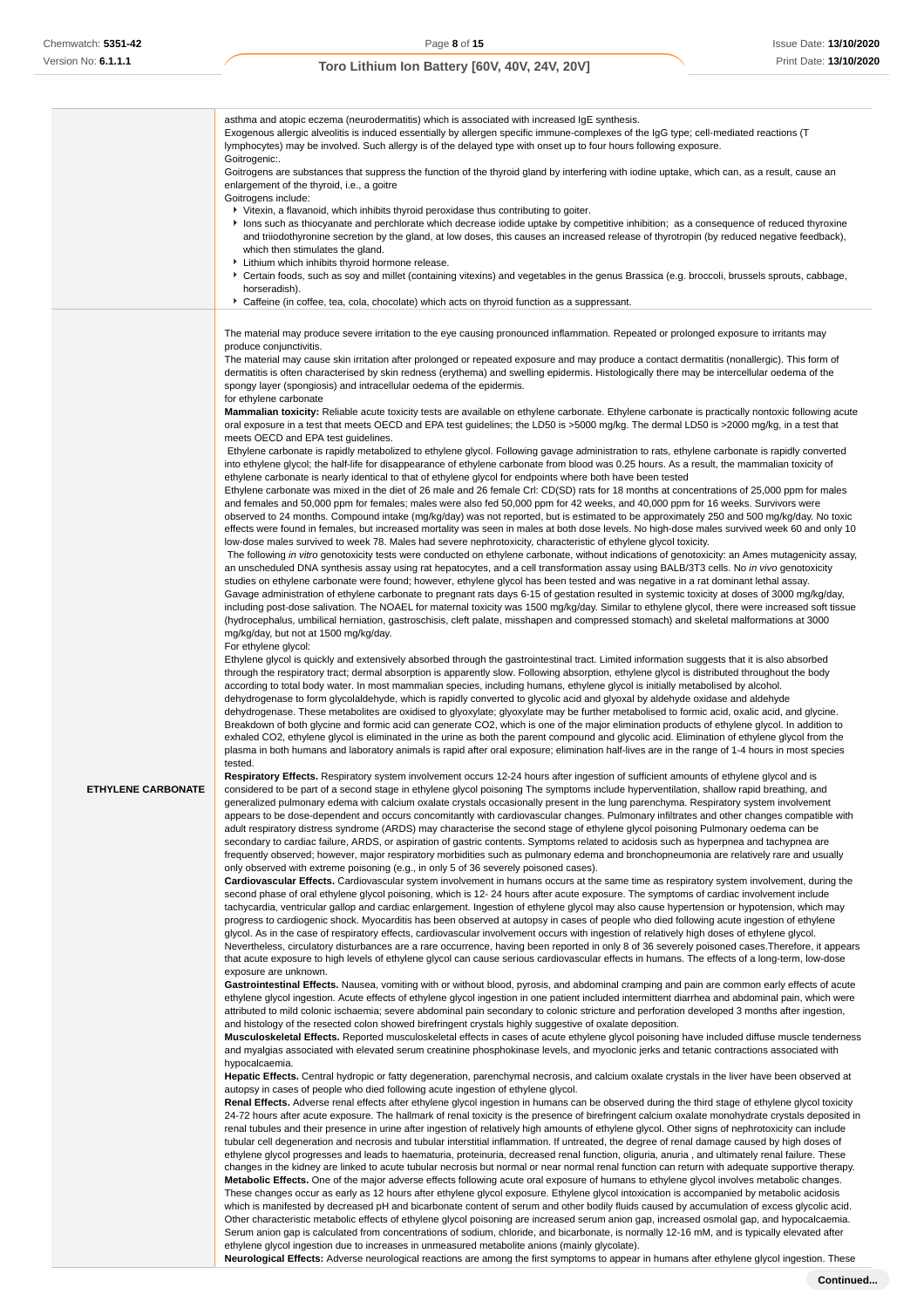|                                                 | early neurotoxic effects are also the only symptoms attributed to unmetabolised ethylene glycol. Together with metabolic changes, they occur<br>during the period of 30 minutes to 12 hours after exposure and are considered to be part of the first stage in ethylene glycol intoxication. In cases<br>of acute intoxication, in which a large amount of ethylene glycol is ingested over a very short time period, there is a progression of neurological<br>manifestations which, if not treated, may lead to generalized seizures and coma. Ataxia, slurred speech, confusion, and somnolence are common<br>during the initial phase of ethylene glycol intoxication as are irritation, restlessness, and disorientation. Cerebral edema and crystalline deposits of<br>calcium oxalate in the walls of small blood vessels in the brain were found at autopsy in people who died after acute ethylene glycol ingestion.<br>Effects on cranial nerves appear late (generally 5-20 days post-ingestion), are relatively rare, and according to some investigators constitute a<br>fourth, late cerebral phase in ethylene glycol intoxication. Clinical manifestations of the cranial neuropathy commonly involve lower motor neurons<br>of the facial and bulbar nerves and are reversible over many months.<br>Reproductive Effects: Reproductive function after intermediate-duration oral exposure to ethylene glycol has been tested in three multi-<br>generation studies (one in rats and two in mice) and several shorter studies (15-20 days in rats and mice). In these studies, effects on fertility,<br>foetal viability, and male reproductive organs were observed in mice, while the only effect in rats was an increase in gestational duration.<br>Developmental Effects: The developmental toxicity of ethylene glycol has been assessed in several acute-duration studies using mice, rats, and<br>rabbits. Available studies indicate that malformations, especially skeletal malformations occur in both mice and rats exposed during gestation;<br>mice are apparently more sensitive to the developmental effects of ethylene glycol. Other evidence of embyrotoxicity in laboratory animals<br>exposed to ethylene glycol exposure includes reduction in foetal body weight.<br><b>Cancer:</b> No studies were located regarding cancer effects in humans or animals after dermal exposure to ethylene glycol.<br>Genotoxic Effects: Studies in humans have not addressed the genotoxic effects of ethylene glycol. However, available in vivo and in<br>vitro laboratory studies provide consistently negative genotoxicity results for ethylene glycol.                                                                                                                                                                                                                                                                                                                                                                                                                                                                                                                                                                                                                                                                                                                                                                                                                                                                                                                                                                                                                                                                                                                                                                                                                                                                                                                                                                                                                                                                                                                                                                                                                                                                                                                    |
|-------------------------------------------------|----------------------------------------------------------------------------------------------------------------------------------------------------------------------------------------------------------------------------------------------------------------------------------------------------------------------------------------------------------------------------------------------------------------------------------------------------------------------------------------------------------------------------------------------------------------------------------------------------------------------------------------------------------------------------------------------------------------------------------------------------------------------------------------------------------------------------------------------------------------------------------------------------------------------------------------------------------------------------------------------------------------------------------------------------------------------------------------------------------------------------------------------------------------------------------------------------------------------------------------------------------------------------------------------------------------------------------------------------------------------------------------------------------------------------------------------------------------------------------------------------------------------------------------------------------------------------------------------------------------------------------------------------------------------------------------------------------------------------------------------------------------------------------------------------------------------------------------------------------------------------------------------------------------------------------------------------------------------------------------------------------------------------------------------------------------------------------------------------------------------------------------------------------------------------------------------------------------------------------------------------------------------------------------------------------------------------------------------------------------------------------------------------------------------------------------------------------------------------------------------------------------------------------------------------------------------------------------------------------------------------------------------------------------------------------------------------------------------------------------------------------------------------------------------------------------------------------------------------------------------------------------------------------------------------------------------------------------------------------------------------------------------------------------------------------------------------------------------------------------------------------------------------------------------------------------------------------------------------------------------------------------------------------------------------------------------------------------------------------------------------------------------------------------------------------------------------------------------------------------------------------------------------------------------------------------------------------------------------------------------------------------------------------------------------------------------------------------------------------------------------------------------------------------------------------------------------------------------------------------------------------------------------------------------------------------------------------------------------------------------------------------------------------------------------------------------------------------------------------------------------------------------------------------------------------------------------------------------------------------------------------------------------------------------------------------------------------------------------------------------------------------------------------|
| <b>PROPYLENE CARBONATE</b>                      | for propylene carbonate:<br>Numerous adequate and reliable acute toxicity tests are available on propylene carbonate. Oral and dermal tests meet OECD and EPA test<br>guidelines. Propylene carbonate is practically nontoxic following acute exposures; the oral LD50 is >.5000 mg/kg and the dermal LD50 is >3000<br>mg/kg. No further testing is recommended.<br>Subchronic studies (13-14 weeks) of propylene carbonate by inhalation (aerosol) and oral (gavage) routes were conducted in rats according to<br>current guidelines. The oral study indicated low systemic toxicity from propylene carbonate (NOAEL = 5000 mg/kg/day). In the inhalation study,<br>no systemic toxicity was seen at concentrations up to 1000 mg/m"; however, there was periocular irritation and swelling in a few males at 500 and<br>1000 mg/m3. A dermal carcinogenicity study in mice did not indicate tumorigenic potential or systemic toxicity from 2 years of exposure to<br>propylene carbonate. No further testing is recommended.<br>There is a negative Ames in vitro mutagenicity assay of propylene carbonate. A single intraperitoneal injection of 1666 mg/kg propylene<br>carbonate did not induce an increase in micronuclei when examined after 30,48 and 72 hours. The mutagenicity battery is satisfactorily filled; no<br>further mutagenicity testing is recommended.<br>Gavage administration of propylene carbonate to pregnant rats days 6-15 of gestation resulted in systemic toxicity at doses of 3000 and 5000<br>mg/kg/day, including mortality (not seen in 13 week study of non-pregnant rats). The NOAEL for maternal toxicity was 1000 mg/kg/day. This<br>indicates that pregnant rats are more susceptible to propylene carbonate than are non-pregnant rats. There were no significant differences in live<br>litter size, average fetal weight, percentage of males, or malformed fetuses.<br>No studies of the effect of propylene carbonate on reproduction are available. However, no adverse effects on testis, ovaries, or accessory sex<br>organs were noted in rats following oral or inhalation of propylene carbonate for 13 weeks. Therefore, reproductive effects from propylene<br>carbonate are unlikely                                                                                                                                                                                                                                                                                                                                                                                                                                                                                                                                                                                                                                                                                                                                                                                                                                                                                                                                                                                                                                                                                                                                                                                                                                                                                                                                                                                                                                                                                                                                                                                                                                                                                                                                                                                                                                                                                                                                                                                                                                                                                                                                                          |
| <b>DIETHYL CARBONATE</b>                        | Exposure to the material for prolonged periods may cause physical defects in the developing embryo (teratogenesis).<br>Equivocal tumorigen by RTECS criteria                                                                                                                                                                                                                                                                                                                                                                                                                                                                                                                                                                                                                                                                                                                                                                                                                                                                                                                                                                                                                                                                                                                                                                                                                                                                                                                                                                                                                                                                                                                                                                                                                                                                                                                                                                                                                                                                                                                                                                                                                                                                                                                                                                                                                                                                                                                                                                                                                                                                                                                                                                                                                                                                                                                                                                                                                                                                                                                                                                                                                                                                                                                                                                                                                                                                                                                                                                                                                                                                                                                                                                                                                                                                                                                                                                                                                                                                                                                                                                                                                                                                                                                                                                                                                                             |
| <b>COPPER</b>                                   | WARNING: Inhalation of high concentrations of copper fume may cause "metal fume fever", an acute industrial disease of short duration.<br>Symptoms are tiredness, influenza like respiratory tract irritation with fever.<br>for copper and its compounds (typically copper chloride):<br>Acute toxicity: There are no reliable acute oral toxicity results available. In an acute dermal toxicity study (OECD TG 402), one group of 5 male<br>rats and 5 groups of 5 female rats received doses of 1000, 1500 and 2000 mg/kg bw via dermal application for 24 hours. The LD50 values of<br>copper monochloride were 2,000 mg/kg bw or greater for male (no deaths observed) and 1,224 mg/kg bw for female. Four females died at both<br>1500 and 2000 mg/kg bw, and one at 1,000 mg/kg bw. Symptom of the hardness of skin, an exudation of hardness site, the formation of scar and<br>reddish changes were observed on application sites in all treated animals. Skin inflammation and injury were also noted. In addition, a reddish or<br>black urine was observed in females at 2,000, 1,500 and 1,000 mg/kg bw. Female rats appeared to be more sensitive than male based on<br>mortality and clinical signs.<br>No reliable skin/eye irritation studies were available. The acute dermal study with copper monochloride suggests that it has a potential to cause<br>skin irritation.<br>Repeat dose toxicity: In repeated dose toxicity study performed according to OECD TG 422, copper monochloride was given orally (gavage) to<br>Sprague-Dawley rats for 30 days to males and for 39 - 51 days to females at concentrations of 0, 1.3, 5.0, 20, and 80 mg/kg bw/day. The NOAEL<br>value was 5 and 1.3 mg/kg bw/day for male and female rats, respectively. No deaths were observed in male rats. One treatment-related death<br>was observed in female rats in the high dose group. Erythropoietic toxicity (anaemia) was seen in both sexes at the 80 mg/kg bw/day. The<br>frequency of squamous cell hyperplasia of the forestomach was increased in a dose-dependent manner in male and female rats at all treatment<br>groups, and was statistically significant in males at doses of =20 mg/kg bw/day and in females at doses of =5 mg/kg bw/day doses. The observed<br>effects are considered to be local, non-systemic effect on the forestomach which result from oral (gavage) administration of copper monochloride.<br>Genotoxicity: An in vitro genotoxicity study with copper monochloride showed negative results in a bacterial reverse mutation test with<br>Salmonella typhimurium strains (TA 98, TA 100, TA 1535, and TA 1537) with and without S9 mix at concentrations of up to 1,000 ug/plate. An in<br>vitro test for chromosome aberration in Chinese hamster lung (CHL) cells showed that copper monochloride induced structural and numerical<br>aberrations at the concentration of 50, 70 and 100 ug/mL without S9 mix. In the presence of the metabolic activation system, significant increases<br>of structural aberrations were observed at 50 and 70 ug/mL and significant increases of numerical aberrations were observed at 70 ug/mL. In an<br>in vivo mammalian erythrocyte micronucleus assay, all animals dosed (15 - 60 mg/kg bw) with copper monochloride exhibited similar<br>PCE/(PCE+NCE) ratios and MNPCE frequencies compared to those of the negative control animals. Therefore copper monochloride is not an in<br>vivo mutagen.<br>Carcinogenicity: there was insufficient information to evaluate the carcinogenic activity of copper monochloride.<br>Reproductive and developmental toxicity: In the combined repeated dose toxicity study with the reproduction/developmental toxicity screening<br>test (OECD TG 422), copper monochloride was given orally (gavage) to Sprague-Dawley rats for 30 days to males and for 39-51 days to females<br>at concentrations of 0, 1.3, 5.0, 20, and 80 mg/kg bw/day. The NOAEL of copper monochloride for fertility toxicity was 80 mg/kg bw/day for the<br>parental animals. No treatment-related effects were observed on the reproductive organs and the fertility parameters assessed. For<br>developmental toxicity the NOAEL was 20 mg/kg bw/day. Three of 120 pups appeared to have icterus at birth; 4 of 120 pups appeared runted at<br>the highest dose tested (80 mg/kg bw/day). |
| <b>NICKEL</b>                                   | <b>WARNING:</b> This substance has been classified by the IARC as Group 2B: Possibly Carcinogenic to Humans.<br>Tenth Annual Report on Carcinogens: Substance anticipated to be Carcinogen<br>[National Toxicology Program: U.S. Dep. of Health & Human Services 2002]<br>Oral (rat) TDLo: 500 mg/kg/5D-I Inhalation (rat) TCLo: 0.1 mg/m3/24H/17W-C                                                                                                                                                                                                                                                                                                                                                                                                                                                                                                                                                                                                                                                                                                                                                                                                                                                                                                                                                                                                                                                                                                                                                                                                                                                                                                                                                                                                                                                                                                                                                                                                                                                                                                                                                                                                                                                                                                                                                                                                                                                                                                                                                                                                                                                                                                                                                                                                                                                                                                                                                                                                                                                                                                                                                                                                                                                                                                                                                                                                                                                                                                                                                                                                                                                                                                                                                                                                                                                                                                                                                                                                                                                                                                                                                                                                                                                                                                                                                                                                                                                     |
| <b>LITHIUM COBALTATE &amp;</b><br><b>NICKEL</b> | The following information refers to contact allergens as a group and may not be specific to this product.<br>Contact allergies quickly manifest themselves as contact eczema, more rarely as urticaria or Quincke's oedema. The pathogenesis of contact<br>eczema involves a cell-mediated (T lymphocytes) immune reaction of the delayed type. Other allergic skin reactions, e.g. contact urticaria,<br>involve antibody-mediated immune reactions. The significance of the contact allergen is not simply determined by its sensitisation potential: the<br>distribution of the substance and the opportunities for contact with it are equally important. A weakly sensitising substance which is widely<br>distributed can be a more important allergen than one with stronger sensitising potential with which few individuals come into contact. From a<br>clinical point of view, substances are noteworthy if they produce an allergic test reaction in more than 1% of the persons tested.                                                                                                                                                                                                                                                                                                                                                                                                                                                                                                                                                                                                                                                                                                                                                                                                                                                                                                                                                                                                                                                                                                                                                                                                                                                                                                                                                                                                                                                                                                                                                                                                                                                                                                                                                                                                                                                                                                                                                                                                                                                                                                                                                                                                                                                                                                                                                                                                                                                                                                                                                                                                                                                                                                                                                                                                                                                                                                                                                                                                                                                                                                                                                                                                                                                                                                                                                                                                     |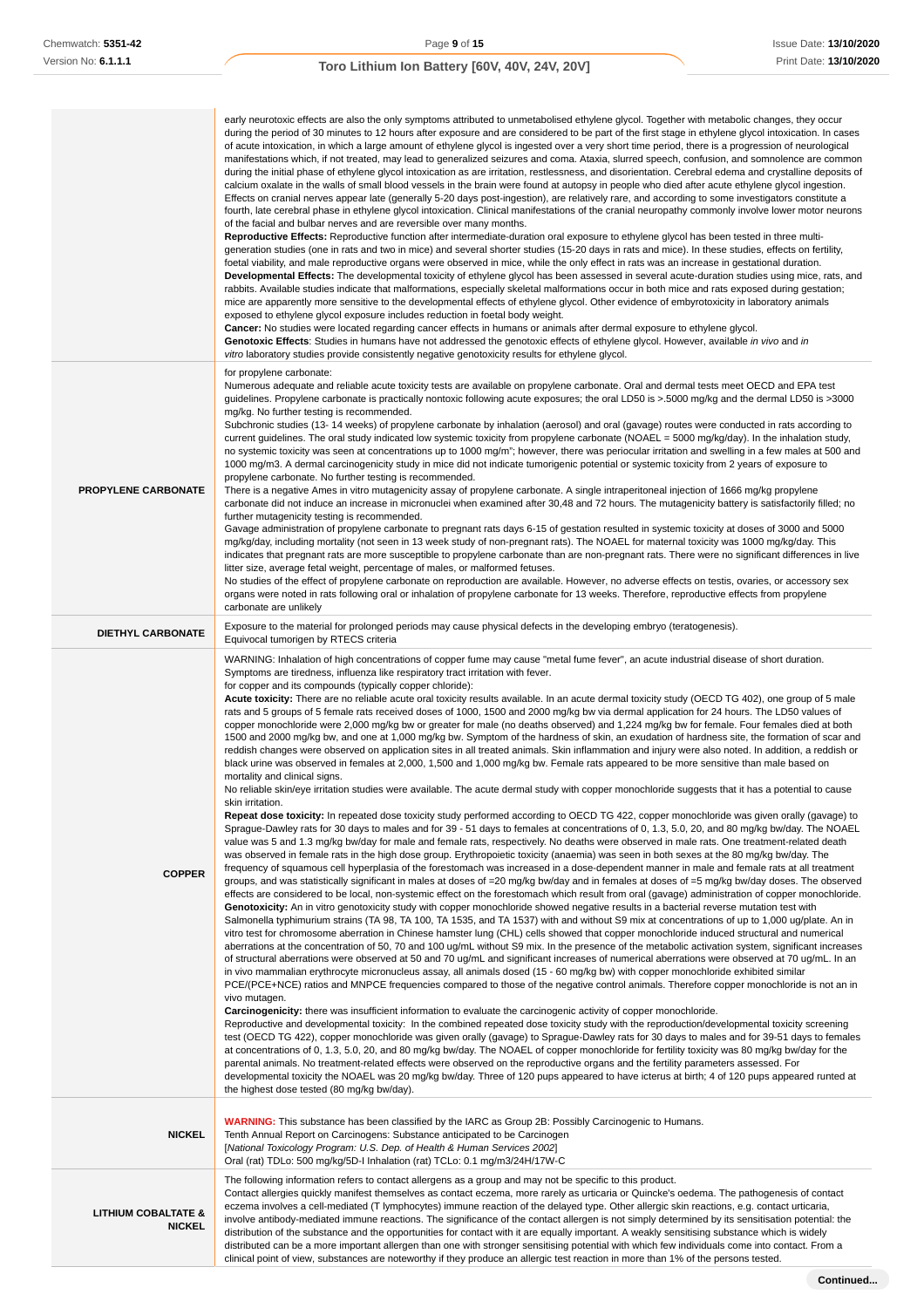| <b>LITHIUM COBALTATE &amp;</b><br><b>GRAPHITE &amp; LITHIUM</b><br><b>FLUOROPHOSPHATE &amp;</b><br><b>ALUMINIUM &amp; VINYLIDENE</b><br><b>FLUORIDE HOMOPOLYMER</b> | No significant acute toxicological data identified in literature search.                                                                                                                                                                                                                                                                                                                                                                                                                                                                                                                                                                                                                                                                                                                                                                                                                                                                                                                                                                                                                                                                                                                                                                                                                                                                      |                                      |                                                                                                    |  |  |  |  |
|---------------------------------------------------------------------------------------------------------------------------------------------------------------------|-----------------------------------------------------------------------------------------------------------------------------------------------------------------------------------------------------------------------------------------------------------------------------------------------------------------------------------------------------------------------------------------------------------------------------------------------------------------------------------------------------------------------------------------------------------------------------------------------------------------------------------------------------------------------------------------------------------------------------------------------------------------------------------------------------------------------------------------------------------------------------------------------------------------------------------------------------------------------------------------------------------------------------------------------------------------------------------------------------------------------------------------------------------------------------------------------------------------------------------------------------------------------------------------------------------------------------------------------|--------------------------------------|----------------------------------------------------------------------------------------------------|--|--|--|--|
| <b>GRAPHITE &amp; LITHIUM</b><br><b>FLUOROPHOSPHATE &amp;</b><br><b>ETHYLENE CARBONATE &amp;</b><br><b>DIETHYL CARBONATE &amp;</b><br><b>ETHYL PROPIONATE</b>       | Asthma-like symptoms may continue for months or even years after exposure to the material ceases. This may be due to a non-allergenic<br>condition known as reactive airways dysfunction syndrome (RADS) which can occur following exposure to high levels of highly irritating<br>compound. Key criteria for the diagnosis of RADS include the absence of preceding respiratory disease, in a non-atopic individual, with abrupt<br>onset of persistent asthma-like symptoms within minutes to hours of a documented exposure to the irritant. A reversible airflow pattern, on<br>spirometry, with the presence of moderate to severe bronchial hyperreactivity on methacholine challenge testing and the lack of minimal<br>lymphocytic inflammation, without eosinophilia, have also been included in the criteria for diagnosis of RADS. RADS (or asthma) following an<br>irritating inhalation is an infrequent disorder with rates related to the concentration of and duration of exposure to the irritating substance.<br>Industrial bronchitis, on the other hand, is a disorder that occurs as result of exposure due to high concentrations of irritating substance (often<br>particulate in nature) and is completely reversible after exposure ceases. The disorder is characterised by dyspnea, cough and mucus<br>production. |                                      |                                                                                                    |  |  |  |  |
| <b>PROPYLENE CARBONATE &amp;</b><br><b>ETHYL PROPIONATE</b>                                                                                                         | The material may produce moderate eye irritation leading to inflammation. Repeated or prolonged exposure to irritants may produce<br>conjunctivitis.<br>The material may cause skin irritation after prolonged or repeated exposure and may produce a contact dermatitis (nonallergic). This form of<br>dermatitis is often characterised by skin redness (erythema) and swelling the epidermis. Histologically there may be intercellular oedema of the<br>spongy layer (spongiosis) and intracellular oedema of the epidermis.                                                                                                                                                                                                                                                                                                                                                                                                                                                                                                                                                                                                                                                                                                                                                                                                              |                                      |                                                                                                    |  |  |  |  |
| <b>Acute Toxicity</b>                                                                                                                                               | ✔                                                                                                                                                                                                                                                                                                                                                                                                                                                                                                                                                                                                                                                                                                                                                                                                                                                                                                                                                                                                                                                                                                                                                                                                                                                                                                                                             | Carcinogenicity                      | ✔                                                                                                  |  |  |  |  |
| <b>Skin Irritation/Corrosion</b>                                                                                                                                    | $\checkmark$<br>×<br>Reproductivity                                                                                                                                                                                                                                                                                                                                                                                                                                                                                                                                                                                                                                                                                                                                                                                                                                                                                                                                                                                                                                                                                                                                                                                                                                                                                                           |                                      |                                                                                                    |  |  |  |  |
| <b>Serious Eye Damage/Irritation</b>                                                                                                                                | ✔                                                                                                                                                                                                                                                                                                                                                                                                                                                                                                                                                                                                                                                                                                                                                                                                                                                                                                                                                                                                                                                                                                                                                                                                                                                                                                                                             | ×<br><b>STOT - Single Exposure</b>   |                                                                                                    |  |  |  |  |
| <b>Respiratory or Skin</b><br>sensitisation                                                                                                                         | ✔                                                                                                                                                                                                                                                                                                                                                                                                                                                                                                                                                                                                                                                                                                                                                                                                                                                                                                                                                                                                                                                                                                                                                                                                                                                                                                                                             | ✔<br><b>STOT - Repeated Exposure</b> |                                                                                                    |  |  |  |  |
| Mutagenicity                                                                                                                                                        | ×                                                                                                                                                                                                                                                                                                                                                                                                                                                                                                                                                                                                                                                                                                                                                                                                                                                                                                                                                                                                                                                                                                                                                                                                                                                                                                                                             | <b>Aspiration Hazard</b>             | ×                                                                                                  |  |  |  |  |
|                                                                                                                                                                     |                                                                                                                                                                                                                                                                                                                                                                                                                                                                                                                                                                                                                                                                                                                                                                                                                                                                                                                                                                                                                                                                                                                                                                                                                                                                                                                                               | Legend:                              | $\blacktriangleright$ - Data either not available or does not fill the criteria for classification |  |  |  |  |



# **SECTION 12 Ecological information**

|                                                  | Endpoint         | <b>Test Duration (hr)</b> | <b>Species</b>                |          | Value            | Source           |
|--------------------------------------------------|------------------|---------------------------|-------------------------------|----------|------------------|------------------|
| Toro Lithium Ion Battery [60V,<br>40V, 24V, 20V] | Not<br>Available | Not Available             | Not Available                 |          | Not<br>Available | Not<br>Available |
|                                                  | Endpoint         | <b>Test Duration (hr)</b> | <b>Species</b>                | Value    |                  | Source           |
|                                                  | <b>LC50</b>      | 96                        | Fish                          |          | 0.001-0.406mg/L  | $\overline{2}$   |
| lithium cobaltate                                | <b>EC50</b>      | 48                        | Crustacea                     |          | 0.002-0.618mg/L  | $\overline{2}$   |
|                                                  | <b>EC50</b>      | 96                        | Algae or other aquatic plants |          | 0.071-0.314mg/L  | $\overline{2}$   |
|                                                  | <b>NOEC</b>      | 96                        | Crustacea                     |          | 0.001-0.2819mg/L | $\mathbf 2$      |
|                                                  | Endpoint         | <b>Test Duration (hr)</b> | <b>Species</b>                |          | Value            | Source           |
|                                                  | <b>LC50</b>      | 96                        | Fish                          |          | $>100$ mg/L      | $\overline{2}$   |
| graphite                                         | <b>EC50</b>      | 48                        | Crustacea                     |          | $>100$ mg/L      | $\overline{2}$   |
|                                                  | EC50             | 72                        | Algae or other aquatic plants |          | $>100$ mg/L      | $\overline{2}$   |
|                                                  | <b>NOEC</b>      | 72                        | Algae or other aquatic plants |          | $>=100$ mg/L     | $\mathbf 2$      |
|                                                  | Endpoint         | <b>Test Duration (hr)</b> | <b>Species</b>                |          | Value            | Source           |
|                                                  | <b>LC50</b>      | 96                        | Fish                          |          | 42mg/L           | $\overline{c}$   |
| lithium fluorophosphate                          | EC50             | 48                        | Crustacea                     |          | 98mg/L           | $\overline{2}$   |
|                                                  | EC50             | 96                        | Algae or other aquatic plants |          | 43mg/L           | $\overline{2}$   |
|                                                  | <b>NOEC</b>      | 528                       | Fish                          |          | $0.2$ mg/L       | $\mathbf 2$      |
|                                                  | Endpoint         | <b>Test Duration (hr)</b> | <b>Species</b>                |          | Value            | Source           |
|                                                  | <b>LC50</b>      | 96                        | Fish                          |          | >100mg/L         | $\mathbf 2$      |
| ethylene carbonate                               | EC50             | 48                        | Crustacea                     | >100mg/L |                  | $\overline{2}$   |
|                                                  | EC50             | 72                        | Algae or other aquatic plants |          | >100mg/L         | $\mathbf 2$      |
|                                                  | <b>NOEC</b>      | 72                        | Algae or other aquatic plants |          | 100mg/L          | $\overline{c}$   |
|                                                  | Endpoint         | <b>Test Duration (hr)</b> | <b>Species</b>                |          | Value            | <b>Source</b>    |
|                                                  | <b>LC50</b>      | 96                        | Fish                          |          | $>1$ -mg/L       | $\overline{2}$   |
|                                                  | <b>EC50</b>      | 48                        | Crustacea                     |          | $>1$ -mg/L       | $\overline{2}$   |
| propylene carbonate                              | <b>EC50</b>      | 72                        | Algae or other aquatic plants |          | >500mg/L         | $\mathbf{1}$     |
|                                                  | EC <sub>0</sub>  | 24                        | Crustacea                     |          | $=500$ mg/L      | $\mathbf{1}$     |
|                                                  |                  |                           |                               |          |                  |                  |
|                                                  | <b>NOEC</b>      | 96                        | Fish                          |          | $1-mg/L$         | $\overline{c}$   |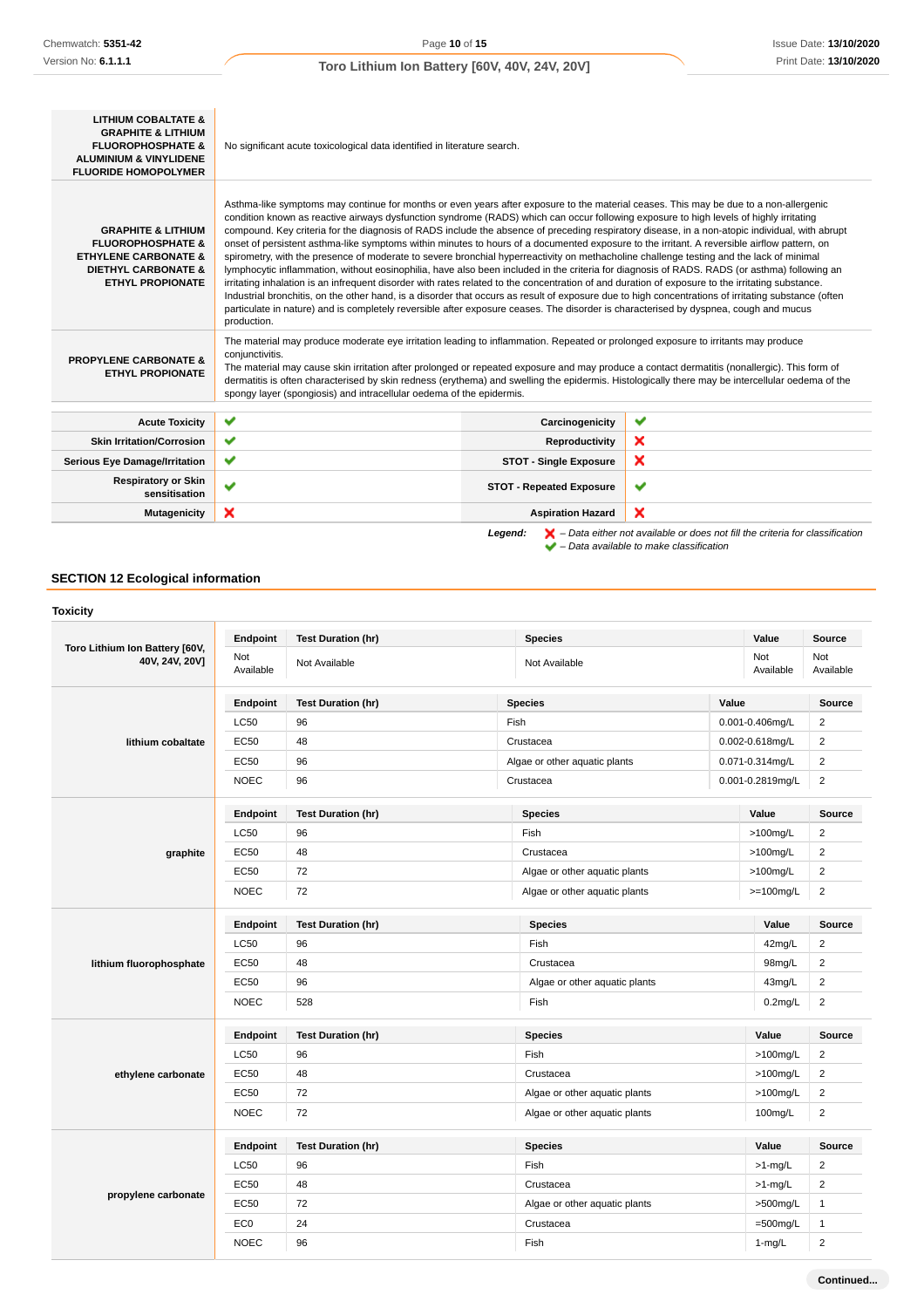|                                    | Endpoint         | <b>Test Duration (hr)</b> | <b>Species</b>                | Value               | Source                          |
|------------------------------------|------------------|---------------------------|-------------------------------|---------------------|---------------------------------|
|                                    | <b>LC50</b>      | 96                        | Fish                          | >500mg/L            | $\overline{2}$                  |
| diethyl carbonate                  | <b>EC50</b>      | 48                        | Crustacea                     | >74.16mg/L          | 2                               |
|                                    | <b>EC50</b>      | 72                        | Algae or other aquatic plants | >57.29mg/L          | 2                               |
|                                    | <b>NOEC</b>      | 96                        | Fish                          | $1 - mg/L$          | 2                               |
|                                    | Endpoint         | <b>Test Duration (hr)</b> | <b>Species</b>                | Value               | <b>Source</b>                   |
|                                    | LC50             | 96                        | Fish                          | 4.77mg/L            | 2                               |
| ethyl propionate                   | EC50             | 48                        | Crustacea                     | 25.5mg/L            | 2                               |
|                                    | EC50             | 72                        | Algae or other aquatic plants | $>130$ mg/L         | 2                               |
|                                    | <b>NOEC</b>      | 504                       | Crustacea                     | 1.3mg/L             | 5                               |
|                                    | Endpoint         | <b>Test Duration (hr)</b> | <b>Species</b>                | Value               | Source                          |
|                                    | <b>LC50</b>      | 96                        | Fish                          | 0.001-0.06mg/L      | $\overline{\mathbf{c}}$         |
| copper                             | EC50             | 48                        | Crustacea                     | 0.001-0.213mg/L     | 2                               |
|                                    | EC50             | 72                        | Algae or other aquatic plants | 0.0165mg/L          | $\overline{\mathbf{c}}$         |
|                                    | <b>NOEC</b>      | Not Available             | Crustacea                     | $0.004$ mg/L        | 5                               |
|                                    | <b>Endpoint</b>  | <b>Test Duration (hr)</b> | <b>Species</b>                | Value               | Source                          |
|                                    | LC50             | 96                        | Fish                          | 0.001-0.134mg/L     | 2                               |
| aluminium                          | EC50             | 48                        | Crustacea                     | 0.7364mg/L          | $\overline{\mathbf{c}}$         |
|                                    | <b>EC50</b>      | 72                        | Algae or other aquatic plants | 0.001-0.799mg/L     | 2                               |
|                                    | <b>NOEC</b>      | 240                       | Crustacea                     | 0.001-0.1002mg/L    | 2                               |
|                                    | Endpoint         | <b>Test Duration (hr)</b> | <b>Species</b>                | Value               | <b>Source</b>                   |
| vinylidene fluoride<br>homopolymer | Not<br>Available | Not Available             | Not Available                 | Not<br>Available    | Not<br>Available                |
|                                    | Endpoint         | <b>Test Duration (hr)</b> | <b>Species</b>                | Value               | Source                          |
| steel                              | Not<br>Available | Not Available             | Not Available                 | Not<br>Available    | Not<br>Available                |
|                                    |                  |                           |                               |                     |                                 |
|                                    | Endpoint         | <b>Test Duration (hr)</b> | <b>Species</b>                | Value               |                                 |
|                                    | <b>LC50</b>      | 96                        | Fish                          | 0.003-0.1mg/L       | $\overline{2}$                  |
| nickel                             | EC50             | 48                        | Crustacea                     | 0.001-0.576mg/L     | $\overline{\mathbf{c}}$         |
|                                    | EC50             | 72                        | Algae or other aquatic plants | $0.001 - 0.43$ mg/L | <b>Source</b><br>$\overline{2}$ |

**DO NOT** discharge into sewer or waterways.

# **Persistence and degradability**

| Ingredient                      | Persistence: Water/Soil | Persistence: Air |
|---------------------------------|-------------------------|------------------|
| ethylene carbonate              | <b>HIGH</b>             | <b>HIGH</b>      |
| propylene carbonate             | <b>HIGH</b>             | <b>HIGH</b>      |
| diethyl carbonate               | <b>HIGH</b>             | <b>HIGH</b>      |
| ethyl propionate                | LOW                     | LOW              |
| vinylidene fluoride homopolymer | LOW                     | LOW              |

Data 6. NITE (Japan) - Bioconcentration Data 7. METI (Japan) - Bioconcentration Data 8. Vendor Data

# **Bioaccumulative potential**

| Ingredient                      | <b>Bioaccumulation</b>    |
|---------------------------------|---------------------------|
| ethylene carbonate              | LOW (LogKOW = $-0.3388$ ) |
| propylene carbonate             | LOW (LogKOW = $-0.41$ )   |
| diethyl carbonate               | LOW (LogKOW = $1.21$ )    |
| ethyl propionate                | LOW (LogKOW = $1.21$ )    |
| vinylidene fluoride homopolymer | LOW (LogKOW = $1.24$ )    |

# **Mobility in soil**

| Ingredient          | Mobility              |
|---------------------|-----------------------|
| ethylene carbonate  | LOW ( $KOC = 9.168$ ) |
| propylene carbonate | $LOW (KOC = 14.85)$   |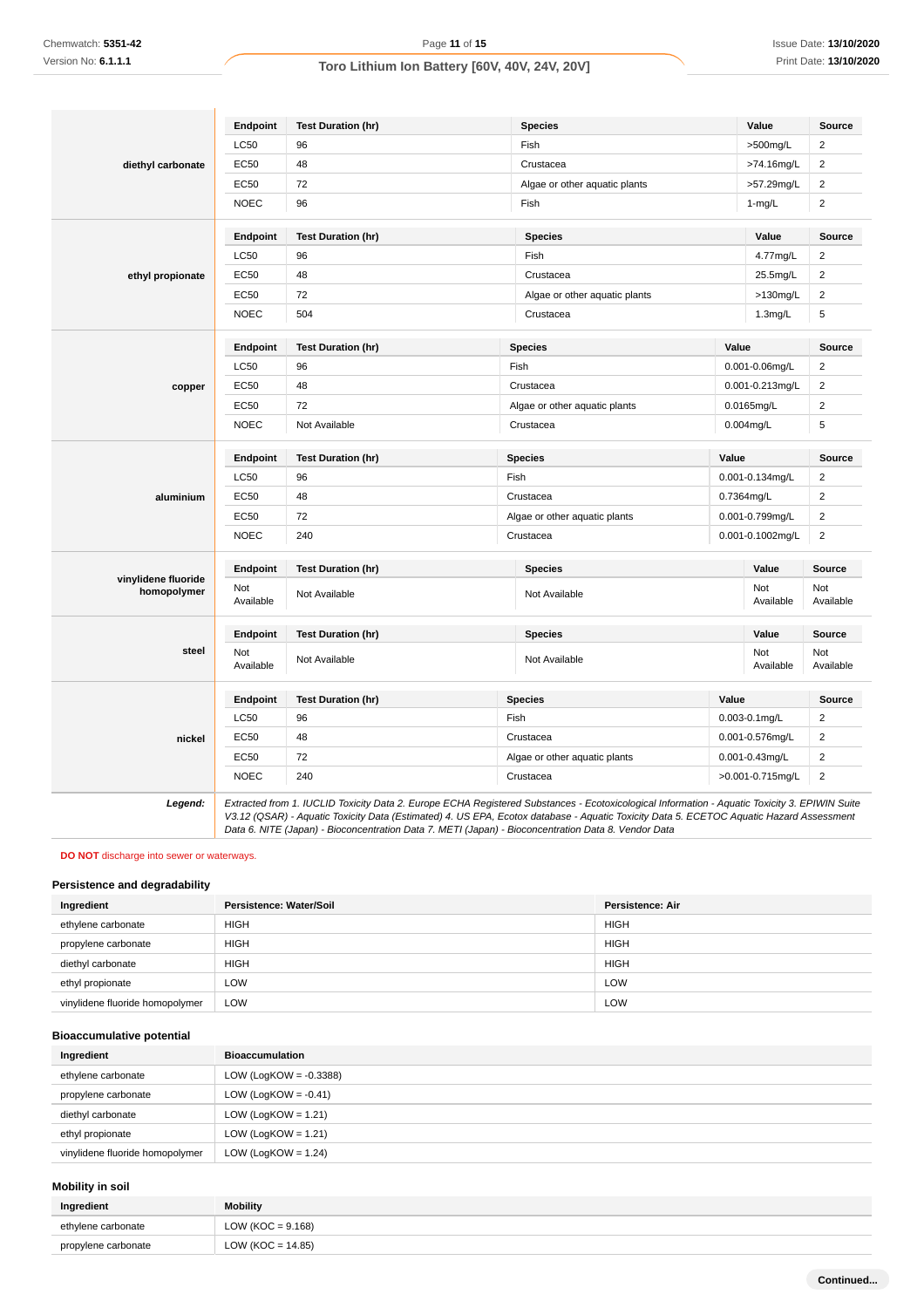| Ingredient                      | <b>Mobility</b>       |
|---------------------------------|-----------------------|
| diethyl carbonate               | LOW ( $KOC = 28.08$ ) |
| ethyl propionate                | $LOW (KOC = 11.85)$   |
| vinylidene fluoride homopolymer | LOW ( $KOC = 35.04$ ) |

# **SECTION 13 Disposal considerations**

#### **Waste treatment methods Product / Packaging disposal** Recycle wherever possible or consult manufacturer for recycling options. Consult State Land Waste Management Authority for disposal.  $\blacktriangleright$  Bury residue in an authorised landfill. **Recycle containers if possible, or dispose of in an authorised landfill.**

# **SECTION 14 Transport information**

### **Labels Required**



**Marine Pollutant** NO

### **Land transport (DOT)**

| UN number                    | 3480                                      |                                                               |  |  |
|------------------------------|-------------------------------------------|---------------------------------------------------------------|--|--|
| UN proper shipping name      |                                           | Lithium ion batteries including lithium ion polymer batteries |  |  |
| Transport hazard class(es)   | Class<br>9<br>Subrisk<br>Not Applicable   |                                                               |  |  |
| Packing group                | Not Applicable                            |                                                               |  |  |
| <b>Environmental hazard</b>  | Not Applicable                            |                                                               |  |  |
| Special precautions for user | <b>Hazard Label</b><br>Special provisions | 9<br>422, A54, A100                                           |  |  |

# **Air transport (ICAO-IATA / DGR)**

| UN number                    | 3480                                                                    |                                                                 |                                                      |  |
|------------------------------|-------------------------------------------------------------------------|-----------------------------------------------------------------|------------------------------------------------------|--|
| UN proper shipping name      |                                                                         | Lithium ion batteries (including lithium ion polymer batteries) |                                                      |  |
| Transport hazard class(es)   | <b>ICAO/IATA Class</b><br><b>ICAO / IATA Subrisk</b><br><b>ERG Code</b> | 9<br>Not Applicable<br>12FZ                                     |                                                      |  |
| Packing group                | Not Applicable                                                          |                                                                 |                                                      |  |
| <b>Environmental hazard</b>  | Not Applicable                                                          |                                                                 |                                                      |  |
|                              | Special provisions                                                      |                                                                 | A88 A99 A154 A164 A183 A201 A206 A213 A331 A334 A802 |  |
|                              | Cargo Only Packing Instructions                                         |                                                                 | See 965                                              |  |
|                              | Cargo Only Maximum Qty / Pack                                           |                                                                 | See 965                                              |  |
| Special precautions for user | Passenger and Cargo Packing Instructions                                |                                                                 | Forbidden                                            |  |
|                              | Passenger and Cargo Maximum Qty / Pack                                  |                                                                 | Forbidden                                            |  |
|                              |                                                                         | Passenger and Cargo Limited Quantity Packing Instructions       | Forbidden                                            |  |
|                              | Passenger and Cargo Limited Maximum Qty / Pack                          |                                                                 | Forbidden                                            |  |

### **Sea transport (IMDG-Code / GGVSee)**

| UN number                   | 3480                                     |                                                                 |  |  |
|-----------------------------|------------------------------------------|-----------------------------------------------------------------|--|--|
| UN proper shipping name     |                                          | LITHIUM ION BATTERIES (including lithium ion polymer batteries) |  |  |
| Transport hazard class(es)  | <b>IMDG Class</b><br><b>IMDG Subrisk</b> | 9<br>Not Applicable                                             |  |  |
| Packing group               | Not Applicable                           |                                                                 |  |  |
| <b>Environmental hazard</b> | Not Applicable                           |                                                                 |  |  |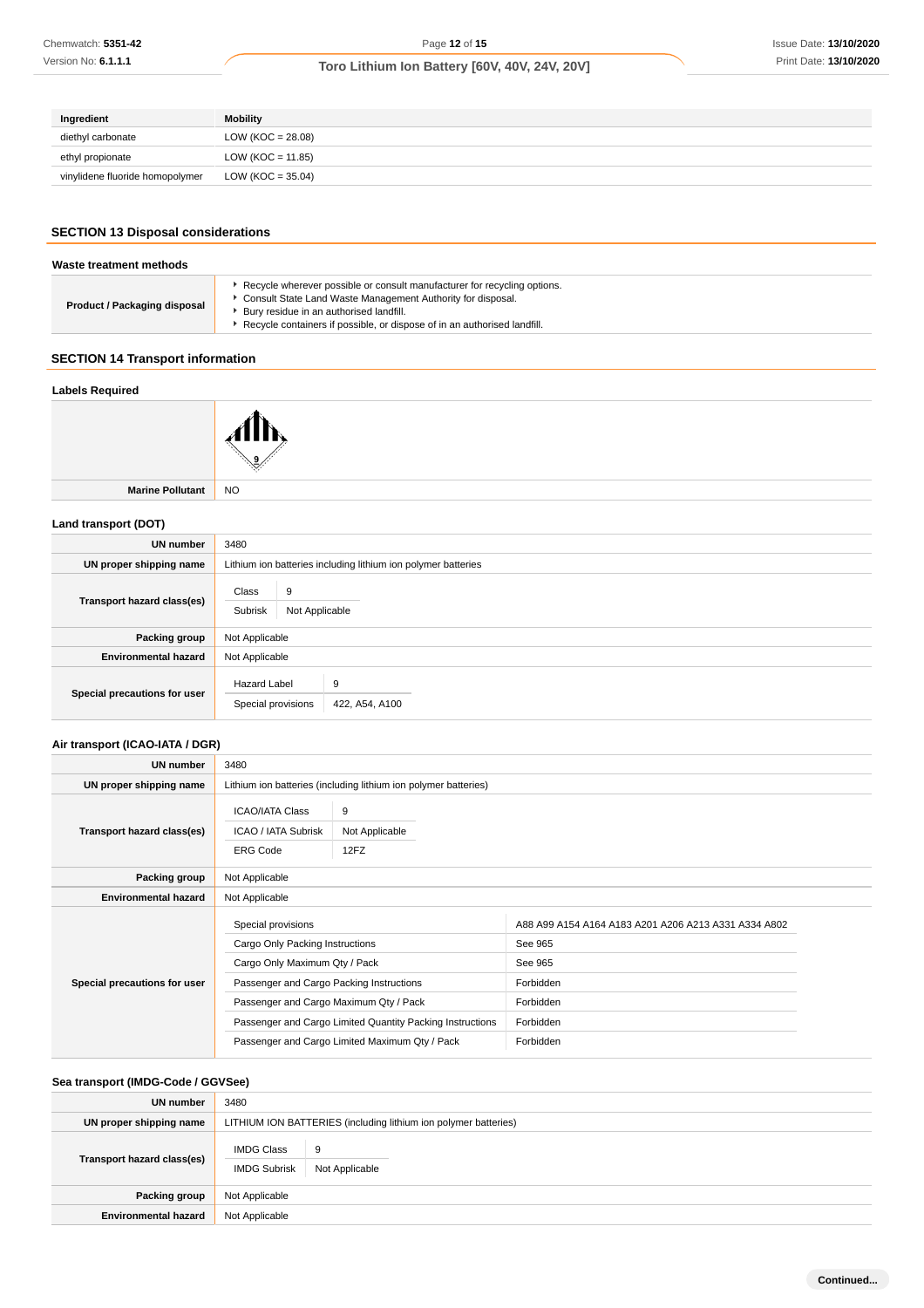| Special precautions for user | <b>EMS Number</b>         | $F-A$ . S-I                     |
|------------------------------|---------------------------|---------------------------------|
|                              | Special provisions        | 188 230 310 348 376 377 384 387 |
|                              | <b>Limited Quantities</b> | 0                               |

# **Transport in bulk according to Annex II of MARPOL and the IBC code**

# **SECTION 15 Regulatory information**

# **Safety, health and environmental regulations / legislation specific for the substance or mixture**

| Chemwatch: 5351-42                                                                                                                            |                           |                                 | Page 13 of 15                                                                                                                      | Issue Date: 13/10/202 |
|-----------------------------------------------------------------------------------------------------------------------------------------------|---------------------------|---------------------------------|------------------------------------------------------------------------------------------------------------------------------------|-----------------------|
| Version No: 6.1.1.1                                                                                                                           |                           |                                 | Toro Lithium Ion Battery [60V, 40V, 24V, 20V]                                                                                      | Print Date: 13/10/202 |
|                                                                                                                                               |                           |                                 |                                                                                                                                    |                       |
|                                                                                                                                               |                           |                                 |                                                                                                                                    |                       |
|                                                                                                                                               | <b>EMS Number</b>         | $F-A$ , S-I                     |                                                                                                                                    |                       |
| Special precautions for user                                                                                                                  | Special provisions        | 188 230 310 348 376 377 384 387 |                                                                                                                                    |                       |
|                                                                                                                                               | <b>Limited Quantities</b> | 0                               |                                                                                                                                    |                       |
|                                                                                                                                               |                           |                                 |                                                                                                                                    |                       |
| Transport in bulk according to Annex II of MARPOL and the IBC code                                                                            |                           |                                 |                                                                                                                                    |                       |
| Not Applicable                                                                                                                                |                           |                                 |                                                                                                                                    |                       |
|                                                                                                                                               |                           |                                 |                                                                                                                                    |                       |
| <b>SECTION 15 Regulatory information</b>                                                                                                      |                           |                                 |                                                                                                                                    |                       |
| Safety, health and environmental regulations / legislation specific for the substance or mixture                                              |                           |                                 |                                                                                                                                    |                       |
| lithium cobaltate is found on the following regulatory lists                                                                                  |                           |                                 |                                                                                                                                    |                       |
| Chemical Footprint Project - Chemicals of High Concern List                                                                                   |                           |                                 | US Clean Air Act - Hazardous Air Pollutants                                                                                        |                       |
| International Agency for Research on Cancer (IARC) - Agents Classified by the IARC                                                            |                           |                                 | US EPCRA Section 313 Chemical List                                                                                                 |                       |
| Monographs                                                                                                                                    |                           |                                 | US National Toxicology Program (NTP) 14th Report Part B. Reasonably Anticipated to                                                 |                       |
| International Agency for Research on Cancer (IARC) - Agents Classified by the IARC<br>Monographs - Group 2B : Possibly carcinogenic to humans |                           |                                 | be a Human Carcinogen<br>US Toxic Substances Control Act (TSCA) - Chemical Substance Inventory                                     |                       |
| US - California Hazardous Air Pollutants Identified as Toxic Air Contaminants                                                                 |                           |                                 | US TSCA Chemical Substance Inventory - Interim List of Active Substances                                                           |                       |
| US ACGIH Threshold Limit Values (TLV)                                                                                                         |                           |                                 |                                                                                                                                    |                       |
| US AIHA Workplace Environmental Exposure Levels (WEELs)                                                                                       |                           |                                 |                                                                                                                                    |                       |
| graphite is found on the following regulatory lists                                                                                           |                           |                                 |                                                                                                                                    |                       |
| US ACGIH Threshold Limit Values (TLV)                                                                                                         |                           |                                 | US OSHA Permissible Exposure Limits - Annotated Table Z-1                                                                          |                       |
| US AIHA Workplace Environmental Exposure Levels (WEELs)                                                                                       |                           |                                 | US OSHA Permissible Exposure Limits - Annotated Table Z-3                                                                          |                       |
| US DOE Temporary Emergency Exposure Limits (TEELs)                                                                                            |                           |                                 | US Toxic Substances Control Act (TSCA) - Chemical Substance Inventory                                                              |                       |
| US NIOSH Recommended Exposure Limits (RELs)                                                                                                   |                           |                                 | US TSCA Chemical Substance Inventory - Interim List of Active Substances                                                           |                       |
| US OSHA Permissible Exposure Levels (PELs) - Table Z1<br>US OSHA Permissible Exposure Levels (PELs) - Table Z3                                |                           |                                 | US TSCA Section 12(b) - List of Chemical Substances Subject to Export Notification<br>Requirements                                 |                       |
|                                                                                                                                               |                           |                                 |                                                                                                                                    |                       |
| lithium fluorophosphate is found on the following regulatory lists                                                                            |                           |                                 |                                                                                                                                    |                       |
| US DOE Temporary Emergency Exposure Limits (TEELs)                                                                                            |                           |                                 | US TSCA Chemical Substance Inventory - Interim List of Active Substances                                                           |                       |
| US Toxic Substances Control Act (TSCA) - Chemical Substance Inventory                                                                         |                           |                                 |                                                                                                                                    |                       |
| ethylene carbonate is found on the following regulatory lists                                                                                 |                           |                                 |                                                                                                                                    |                       |
| US DOE Temporary Emergency Exposure Limits (TEELs)                                                                                            |                           |                                 | US TSCA Chemical Substance Inventory - Interim List of Active Substances                                                           |                       |
| US Toxic Substances Control Act (TSCA) - Chemical Substance Inventory                                                                         |                           |                                 |                                                                                                                                    |                       |
| propylene carbonate is found on the following regulatory lists                                                                                |                           |                                 |                                                                                                                                    |                       |
| US DOE Temporary Emergency Exposure Limits (TEELs)                                                                                            |                           |                                 | US TSCA Chemical Substance Inventory - Interim List of Active Substances                                                           |                       |
| US Toxic Substances Control Act (TSCA) - Chemical Substance Inventory                                                                         |                           |                                 |                                                                                                                                    |                       |
| diethyl carbonate is found on the following regulatory lists                                                                                  |                           |                                 |                                                                                                                                    |                       |
| US DOE Temporary Emergency Exposure Limits (TEELs)                                                                                            |                           |                                 | US TSCA Chemical Substance Inventory - Interim List of Active Substances                                                           |                       |
| US Toxic Substances Control Act (TSCA) - Chemical Substance Inventory                                                                         |                           |                                 |                                                                                                                                    |                       |
| ethyl propionate is found on the following regulatory lists                                                                                   |                           |                                 |                                                                                                                                    |                       |
| US DOE Temporary Emergency Exposure Limits (TEELs)                                                                                            |                           |                                 | US TSCA Chemical Substance Inventory - Interim List of Active Substances                                                           |                       |
| US Toxic Substances Control Act (TSCA) - Chemical Substance Inventory                                                                         |                           |                                 |                                                                                                                                    |                       |
|                                                                                                                                               |                           |                                 |                                                                                                                                    |                       |
| copper is found on the following regulatory lists<br>US - California Hazardous Air Pollutants Identified as Toxic Air Contaminants            |                           |                                 | US EPA Integrated Risk Information System (IRIS)                                                                                   |                       |
| US ACGIH Threshold Limit Values (TLV)                                                                                                         |                           |                                 | US EPCRA Section 313 Chemical List                                                                                                 |                       |
| US AIHA Workplace Environmental Exposure Levels (WEELs)                                                                                       |                           |                                 | US NIOSH Recommended Exposure Limits (RELs)                                                                                        |                       |
| US ATSDR Minimal Risk Levels for Hazardous Substances (MRLs)                                                                                  |                           |                                 | US OSHA Permissible Exposure Levels (PELs) - Table Z1                                                                              |                       |
| US CWA (Clean Water Act) - Priority Pollutants                                                                                                |                           |                                 | US OSHA Permissible Exposure Limits - Annotated Table Z-1                                                                          |                       |
| US CWA (Clean Water Act) - Toxic Pollutants                                                                                                   |                           |                                 | US Toxic Substances Control Act (TSCA) - Chemical Substance Inventory                                                              |                       |
| US DOE Temporary Emergency Exposure Limits (TEELs)                                                                                            |                           |                                 | US TSCA Chemical Substance Inventory - Interim List of Active Substances                                                           |                       |
| aluminium is found on the following regulatory lists                                                                                          |                           |                                 |                                                                                                                                    |                       |
| US ACGIH Threshold Limit Values (TLV)                                                                                                         |                           |                                 | US NIOSH Recommended Exposure Limits (RELs)                                                                                        |                       |
| US AIHA Workplace Environmental Exposure Levels (WEELs)                                                                                       |                           |                                 | US OSHA Permissible Exposure Levels (PELs) - Table Z1                                                                              |                       |
| US ATSDR Minimal Risk Levels for Hazardous Substances (MRLs)<br>US Department of Homeland Security (DHS) - Chemical Facility Anti-Terrorism   |                           |                                 | US OSHA Permissible Exposure Limits - Annotated Table Z-1<br>US Toxic Substances Control Act (TSCA) - Chemical Substance Inventory |                       |
| Standards (CFATS) - Chemicals of Interest                                                                                                     |                           |                                 | US TSCA Chemical Substance Inventory - Interim List of Active Substances                                                           |                       |
| US EPCRA Section 313 Chemical List                                                                                                            |                           |                                 |                                                                                                                                    |                       |
| vinylidene fluoride homopolymer is found on the following regulatory lists                                                                    |                           |                                 |                                                                                                                                    |                       |
| US List of Active Substances Exempt from the TSCA Inventory Notifications (Active-                                                            |                           |                                 | US Toxic Substances Control Act (TSCA) - Chemical Substance Inventory                                                              |                       |
| Inactive) Rule                                                                                                                                |                           |                                 |                                                                                                                                    |                       |
|                                                                                                                                               |                           |                                 |                                                                                                                                    |                       |
| steel is found on the following regulatory lists                                                                                              |                           |                                 |                                                                                                                                    |                       |
| Not Applicable                                                                                                                                |                           |                                 |                                                                                                                                    |                       |
| nickel is found on the following regulatory lists                                                                                             |                           |                                 |                                                                                                                                    |                       |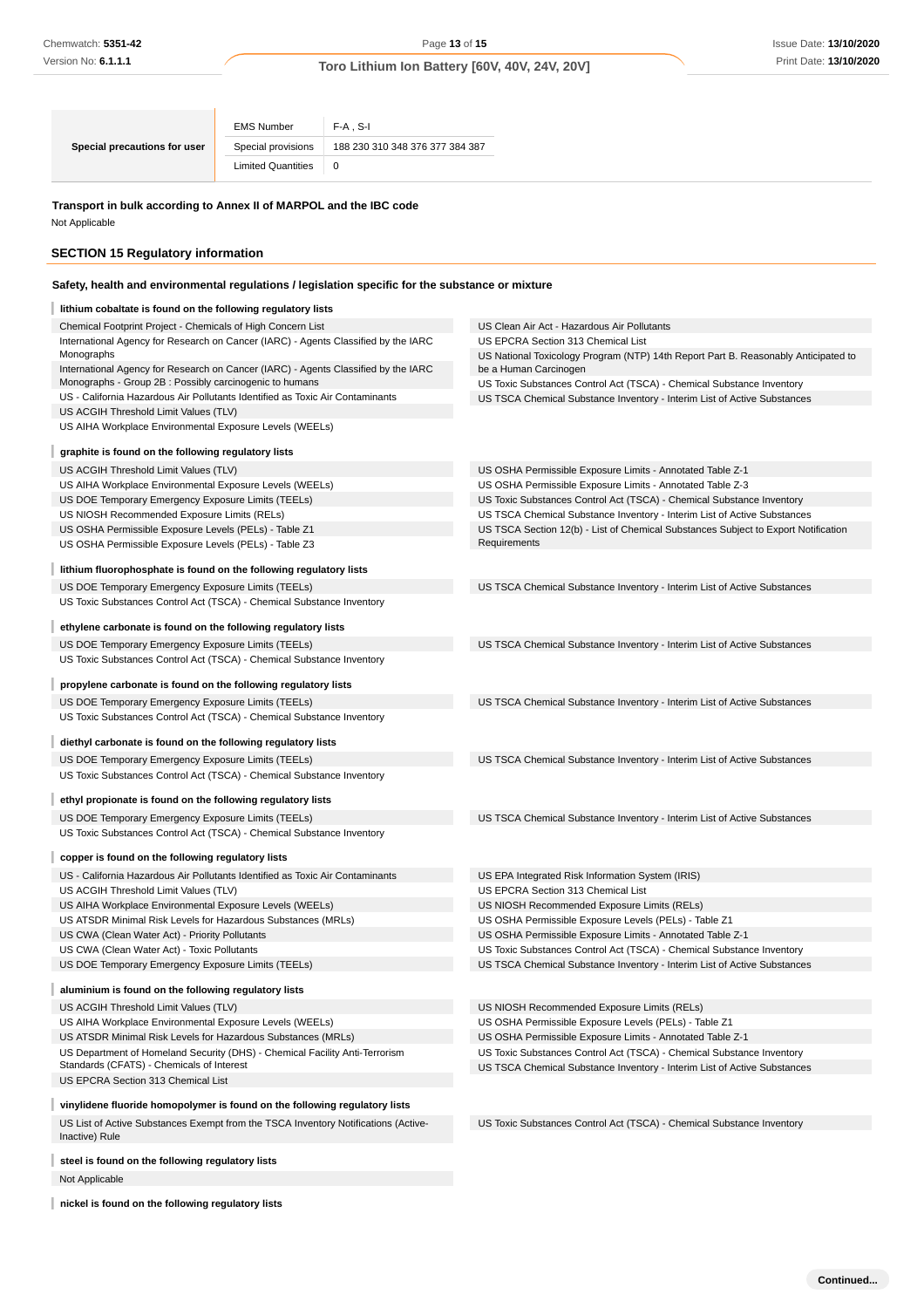| Chemical Footprint Project - Chemicals of High Concern List                            | US CWA (Clean Water Act) - Priority Pollutants                                     |
|----------------------------------------------------------------------------------------|------------------------------------------------------------------------------------|
| International Agency for Research on Cancer (IARC) - Agents Classified by the IARC     | US CWA (Clean Water Act) - Toxic Pollutants                                        |
| Monographs                                                                             | US DOE Temporary Emergency Exposure Limits (TEELs)                                 |
| International Agency for Research on Cancer (IARC) - Agents Classified by the IARC     | US EPCRA Section 313 Chemical List                                                 |
| Monographs - Group 2B : Possibly carcinogenic to humans                                | US National Toxicology Program (NTP) 14th Report Part B. Reasonably Anticipated to |
| US - California Proposition 65 - Carcinogens                                           | be a Human Carcinogen                                                              |
| US - California Safe Drinking Water and Toxic Enforcement Act of 1986 - Proposition 65 | US NIOSH Recommended Exposure Limits (RELs)                                        |
| List                                                                                   | US OSHA Permissible Exposure Levels (PELs) - Table Z1                              |
| US - California Substances Identified As Toxic Air Contaminants                        | US OSHA Permissible Exposure Limits - Annotated Table Z-1                          |
| US ACGIH Threshold Limit Values (TLV)                                                  | US Toxic Substances Control Act (TSCA) - Chemical Substance Inventory              |
| US AIHA Workplace Environmental Exposure Levels (WEELs)                                | US TSCA Chemical Substance Inventory - Interim List of Active Substances           |
| US ATSDR Minimal Risk Levels for Hazardous Substances (MRLs)                           |                                                                                    |
| US Clean Air Act - Hazardous Air Pollutants                                            |                                                                                    |
|                                                                                        |                                                                                    |
| <b>Federal Regulations</b>                                                             |                                                                                    |
| Superfund Amendments and Reauthorization Act of 1986 (SARA)                            |                                                                                    |

# **Section 311/312 hazard categories**

| Flammable (Gases, Aerosols, Liquids, or Solids)              | <b>No</b> |
|--------------------------------------------------------------|-----------|
| Gas under pressure                                           | No        |
| Explosive                                                    | <b>No</b> |
| Self-heating                                                 | <b>No</b> |
| Pyrophoric (Liquid or Solid)                                 | <b>No</b> |
| Pyrophoric Gas                                               | No        |
| Corrosive to metal                                           | No        |
| Oxidizer (Liquid, Solid or Gas)                              | <b>No</b> |
| Organic Peroxide                                             | No        |
| Self-reactive                                                | No        |
| In contact with water emits flammable gas                    | <b>No</b> |
| Combustible Dust                                             | <b>No</b> |
| Carcinogenicity                                              | Yes       |
| Acute toxicity (any route of exposure)                       | Yes       |
| Reproductive toxicity                                        | <b>No</b> |
| Skin Corrosion or Irritation                                 | Yes       |
| Respiratory or Skin Sensitization                            | Yes       |
| Serious eye damage or eye irritation                         | Yes       |
| Specific target organ toxicity (single or repeated exposure) | Yes       |
| Aspiration Hazard                                            | No        |
| Germ cell mutagenicity                                       | No        |
| Simple Asphyxiant                                            | <b>No</b> |
| Hazards Not Otherwise Classified                             | No        |

# **US. EPA CERCLA Hazardous Substances and Reportable Quantities (40 CFR 302.4)**

| Name   | <b>Reportable Quantity in Pounds (Ib)</b> | <b>Reportable Quantity in kg</b> |
|--------|-------------------------------------------|----------------------------------|
| Copper | 5000                                      | 2270                             |
| Nickel | 100                                       | 45.4                             |

### **State Regulations**

# **US. California Proposition 65**

WARNING: This product contains a chemical known to the State of California to cause cancer and birth defects or other reproductive harm

# **US - California Proposition 65 - Carcinogens: Listed substance** Nickel (Metallic) Listed

# **National Inventory Status**

| <b>National Inventory</b>      | <b>Status</b>                                                                                                                                                                                                 |
|--------------------------------|---------------------------------------------------------------------------------------------------------------------------------------------------------------------------------------------------------------|
| Australia - AIIC               | No (steel)                                                                                                                                                                                                    |
| Australia - Non-Industrial Use | No (lithium cobaltate; graphite; lithium fluorophosphate; ethylene carbonate; propylene carbonate; diethyl carbonate; ethyl propionate; copper;<br>aluminium; vinylidene fluoride homopolymer; steel; nickel) |
| Canada - DSL                   | No (lithium fluorophosphate; steel)                                                                                                                                                                           |
| Canada - NDSL                  | No (lithium cobaltate; graphite; ethylene carbonate; propylene carbonate; diethyl carbonate; ethyl propionate; copper; aluminium; vinylidene<br>fluoride homopolymer; steel; nickel)                          |
| China - IECSC                  | No (steel)                                                                                                                                                                                                    |
| Europe - EINEC / ELINCS / NLP  | No (vinylidene fluoride homopolymer; steel)                                                                                                                                                                   |
| Japan - ENCS                   | No (graphite; lithium fluorophosphate; copper; aluminium; steel; nickel)                                                                                                                                      |
| Korea - KECI                   | No (steel)                                                                                                                                                                                                    |